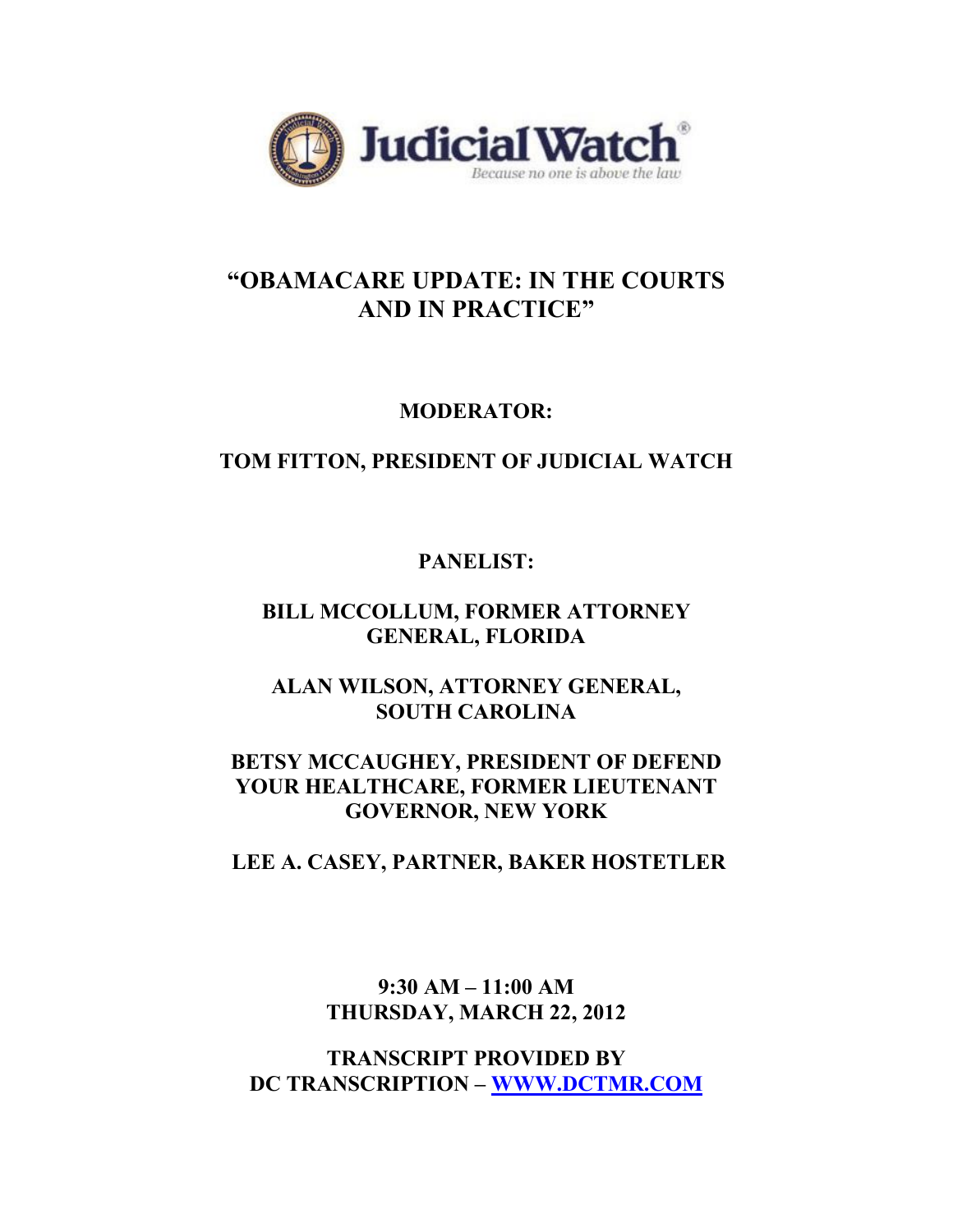#### (Part one.)

MR. TOM FITTON: Welcome to Judicial Watch. I'm Tom Fitton, president of Judicial Watch. We're a conservative, nonpartisan, educational foundation dedicated to promoting transparency, accountability, and integrity in government politics and the law. And through our educational activities, Judicial Watch seeks to ensure that political and judicial officials obey the law and do not abuse the powers entrusted to them by the American people.

So tomorrow marks the second anniversary of the imposition of the Obamacare on the American people. And next week, we will hear historic constitutional challenges to Obamacare, otherwise known as the Patient Protection and Affordable Care Act, but that will occur before the Supreme Court.

Obamacare is an unprecedented government power grab and is a fundamental – fundamental threat to our nation's constitutional order. The challenges being heard next week by the high court seek to vindicate federalism, individual liberty, and limited constitutional government. Many Americans, including thankfully some federal court judges simply reject the notion that the federal government can, for example, force Americans to buy health insurance. As U.S. District Court Judge Roger Vinson wrote who ruled against the individual mandate, it is difficult to imagine that a nation which began at least in part as a result of opposition to a British mandate giving the East India Company a monopoly and imposing a nominal tax on all tea sold in America would have set out to create a government with the power to force people to buy tea in the first place. If Congress can penalize a passive individual for failing to engage in commerce, the enumeration of powers in the Constitution would have been in vain for it would be difficult to perceive any limitation on federal power and we would have a Constitution in name only. Surely this is not what the Founding Fathers could have intended. A Constitution in name only. Well, the Founding Fathers didn't intend that, but a Constitution in name only is but one of the awful possible outcomes if the constitutional court challenges against Obamacare don't succeed.

Also, in the meantime, the crisis is ongoing outside of the courts. From the corruption of Obamacare's passing, remember the Cornhusker Kickback, to the controversy of its implementation, which has seen a vicious attack on the Church, waivers to Obama campaign supporters, and taxpayer funded propaganda starring Andy Griffith of all people. And don't even get started on the \$2 trillion in costs and the regulatory webs beyond comprehension.

We have an excellent panel of experts here today, including Florida attorney general, former Florida attorney general, Bill McCollum, Betsy McCaughey, president of Defend Your Healthcare, who's former lieutenant governor of New York, and Lee Casey,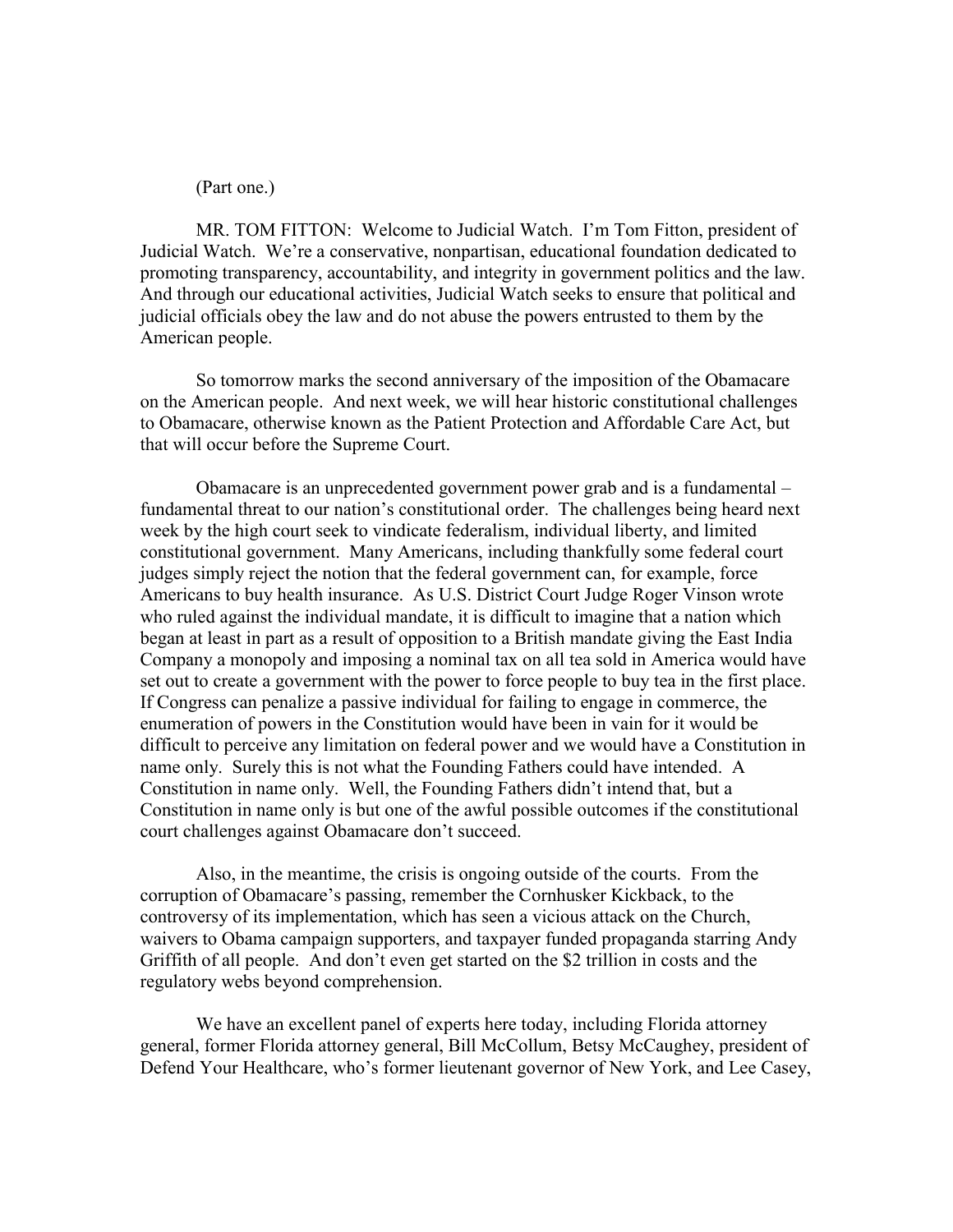partner at Baker Hostetler. Unfortunately, due to the poor weather conditions, the fog, South Carolina Attorney General Alan Wilson will be unable to join us today.

Each and every one of these panelists is a leader in the battle and we're lucky to have their benefit of their expertise.

First up, before we begin the program, be sure to turn off all your cell phones, before I forget or put them on buzz.

I'm going to introduce now first Betsy McCaughey, who's a patient advocated, constitutional scholar, and as I said, former lieutenant governor of New York State. Her bio is in the materials you have and on our internet. And just let me say generally speaking, Betsy has been fighting this. She fought effectively Hillarycare. She fought effectively Obamacare when it first reared its ugly head in the stimulus project. And obviously, she even made it better once it came up, by calling attention to some of its worst aspects.

What Betsy has done effectively is actually read the legislation and point out some of the problems with it, by referring to the text in the legislation, whether it was in Hillarycare, whether it was in the stimulus package, or whether it was in the Obamacare legislation. And for that, she drives the other side crazy. And she's been one of the most effective advocates against senseless socialized medicine we have and she probably knows more about this issue and has been involved in the public policy fights related to socialized medicine since the days – since going back before the days of Hillarycare.

So with that, I turn it over to Betsy McCaughey.

MS. BETSY MCCAUGHEY: Thank you.

MR. FITTON: Thank you. (Applause.)

MS. MCCAUGHEY: Thank you. I am really glad to be here with you today. It's a historic moment as we prepare to go to the Supreme Court for a constitutional showdown against the Obama health law. And with the U.S. Constitution on our side, freedom should prevail.

This Obama health law forces you to enroll in a one-size-fits-all government designed health plan, whether you want it or not, and more importantly, whether you need it or not. It also broadens the powers of the IRS to penalize you if you fail to comply. And whoever occupies the White House has the authority to dictate what your health plan must include. Nothing in the United States Constitution permits this.

In addition, for the first time in history, this law empowers the federal government to dictate how doctors treat privately ensured patients. So even if you're an Aetna or Cigna and you've paid for the plan yourself, the government is still in charge. The law says that you must enroll in a qualified plan and the law says the qualified plans can pay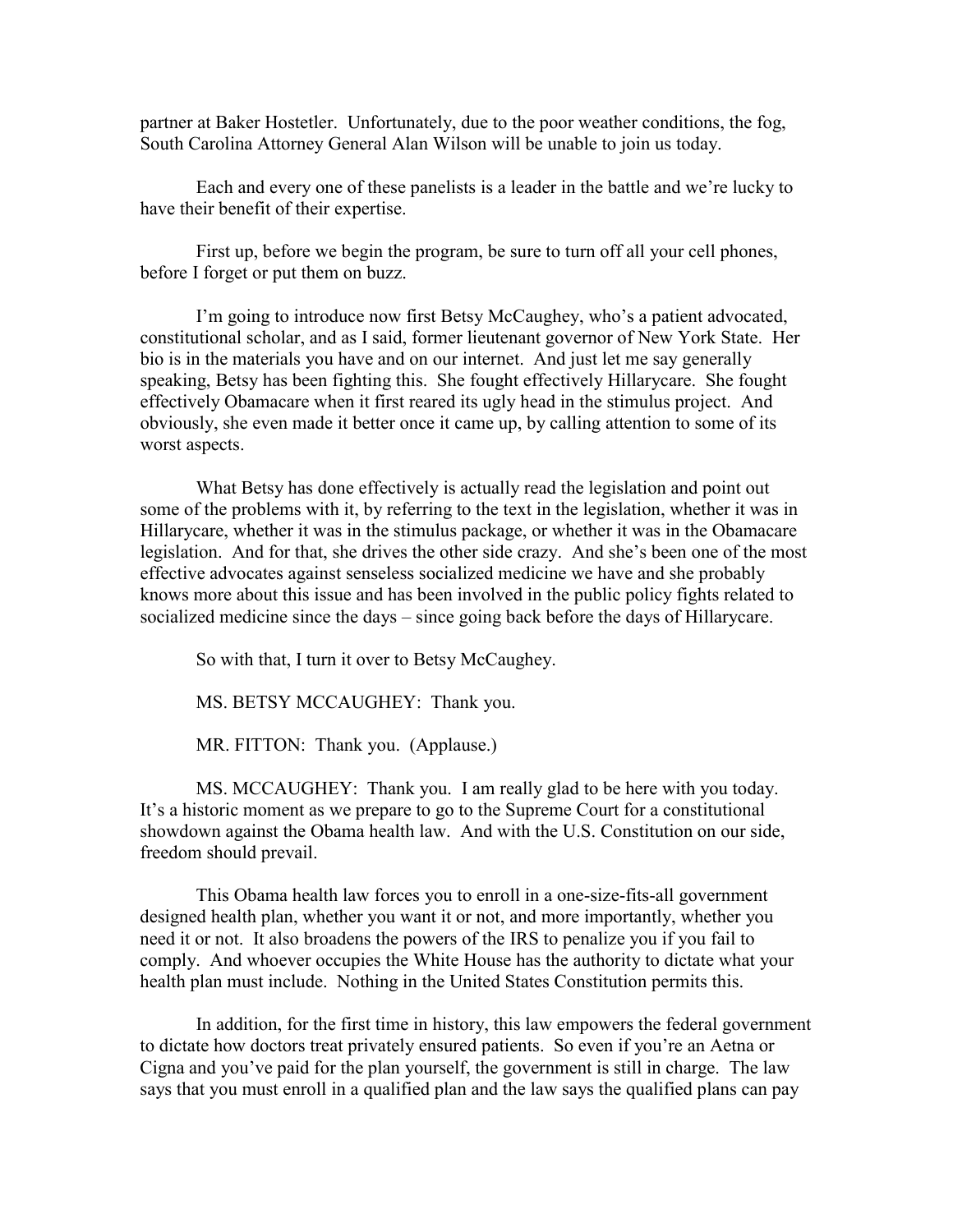only those doctors and hospitals that obey whatever regulations the secretary of health and human services imposes in the name of quality. Well, that can include everything in medicine. When your cardiologist recommends a stent versus a bypass, when your obgyn decides to do a caesarian section, your doctor's decisions will be monitored for compliance with federal guidelines. And your doctor could be in the position of having to choose between doing what's best for you and staying in the government's good graces.

You know, women went to the barricades to prevent the federal government from accessing their health records or dictating to their doctors. Now, many women's groups are supporting this law, which does both – accesses your health records and dictates to your doctor. How can it be that a woman is free to choose an abortion but not a hip replacement? Either your body is free from government interference or it isn't.

The president promised that he would make health insurance affordable in order to help solve the problem of the uninsured. But that's not what this law does. You've got in your premium hikes in the mail. Instead, this law vastly expands Medicaid. According to the administration's own projections, nearly one third of Americans under age 65 will be on Medicaid, moving this nation toward a Medicaid nation.

Customarily, states have made the decision about eligibility and benefits under Medicaid, but this law puts the Feds in control and coerces a 57 percent increase in enrollment in Medicaid in Texas, 42 percent increase in Medicaid enrollment in Virginia, for example. Medicaid expansion may be the sleeper issue in this Supreme Court showdown. All the lower courts rejected the Medicaid challenge, but the Supremes saw fit to give it a second look.

Under this law, Medicaid spending will increase from \$343 billion in the last year of the Bush administration to \$900 billion before the end of the decade. How will this enormous increase in Medicaid spending be paid for?

Well, there's \$503 billion in new taxes and fees right here in this law and already in Washington, they're talking about another new tax, the VAT, the Vanishing America Tax, oh, yes. But in addition, this vast expansion of Medicaid is paid for by eviscerating Medicare. The law takes \$575 billion out of future Medicare funding over this current decade and shifts it over to pay for the new entitlements under the Obama health law, particularly the expansion of Medicaid.

Richard Foster, the chief actuary of Medicare and Medicaid, told Congress on April  $22<sup>nd</sup>$ , 2010, that the cuts to hospitals, the cuts to what hospitals are paid to care for seniors would be so severe under this law that 15 percent of hospitals would be forced to operate in the red and other hospitals might have to simply stop taking Medicare altogether.

Where will seniors go if their hospital stops taking Medicare?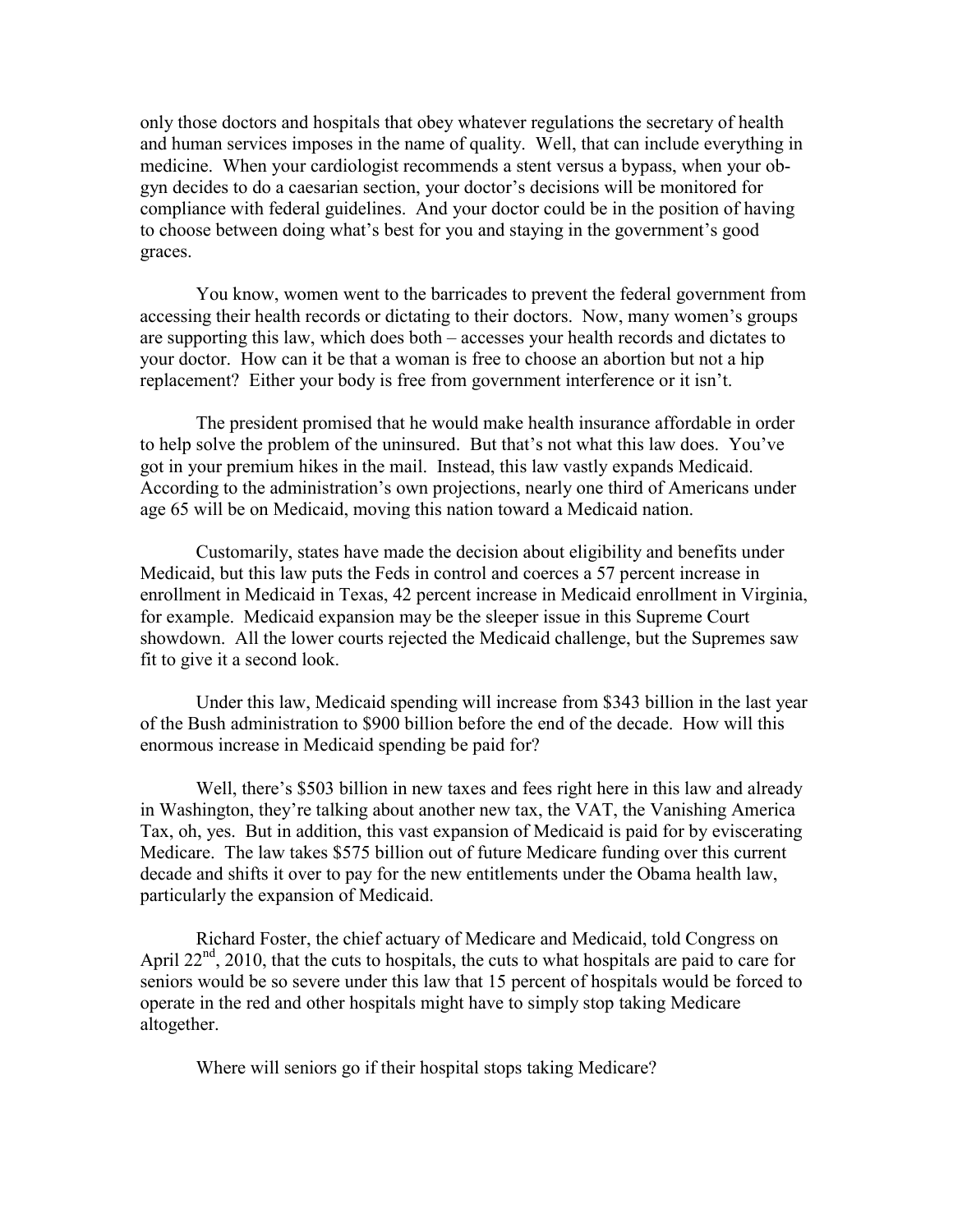To make further cuts, this law creates the Independent Payment Advisory Board, 15 unelected, unaccountable czars. The IPAB board is charged with further reducing Medicare spending. In a radical departure from Medicare as we know it, Congress seeds its budget making authority over Medicare to this unelected board. The law says that IPAB cannot reduce Medicare benefits, but those are weasel words because in fact, IPAB can reduce the reimbursement to caregivers so low, lower and lower and lower until no one can afford to do a hip replacement anymore.

To halt this attack on our constitutional principles, our liberty, and our health care, 28 states and numerous other parties have challenged the constitutionality of this law. And next week, 26 of those states will get their day in court – or I should say their three days in court, an unprecedented three days of oral argument.

The high court's decision on the individual mandate may turn on one astounding fact, and that fact is this. "Half of Americans consume virtually no health care." That's an exact quote from a federal agency, the Agency for Healthcare Quality and Research – Research and Quality. Yes. Half of Americans consume virtually health care. The Eleventh Circuit Court of Appeals was the only court to directly reject the administration's false claim that health care needs are universal and inevitable. The Eleventh Circuit was also the only court of appeals to overturn the individual mandate. The Obama lawyers argue that all Americans need health care. All Americans are, therefore, in the health care marketplace, engaged in health care commerce, and therefore, all Americans are subject to Congress' power under the Commerce Clause. Congress has the authority to require that they pay for their health care with insurance.

Wrong, said Judges Hall and Dubina, the bipartisan team in the Eleventh Circuit that struck down that mandate. Wrong, they said. The mandate is over inclusive because it applies to people who are healthy and don't need health care and may not need any health care for years to come. Those two judges had the facts on their side. The Agency for Healthcare Research and Quality issued a new report, January 2012, confirming their earlier findings that virtually half of Americans consume no health care. And when you look at the under age 65 group, to which the mandate would apply, it's even way over 50 percent who consume no health care. Half of the population needs only 2.9 percent of the health care consumed in this country, an average of \$238 a year, and many of them consume zero health care in a year, year after year after year.

The Eleventh Circuit Court of Appeals demolished the Obama administration's Commerce Clause argument. And to underscore how unprecedented it was for Congress to attempt to require that Americans purchase a product, they recalled, in 1968, when Congress passed the Flood Insurance Act to try to incentivize Americans who lived in flood plains to buy flood insurance. They never considered requiring them to purchase it. But now, the Obama administration wants to require all Americans, including healthy Americans, to buy the mandatory health insurance plan. That would be like requiring Americans who live on tops of hills to buy health insurance.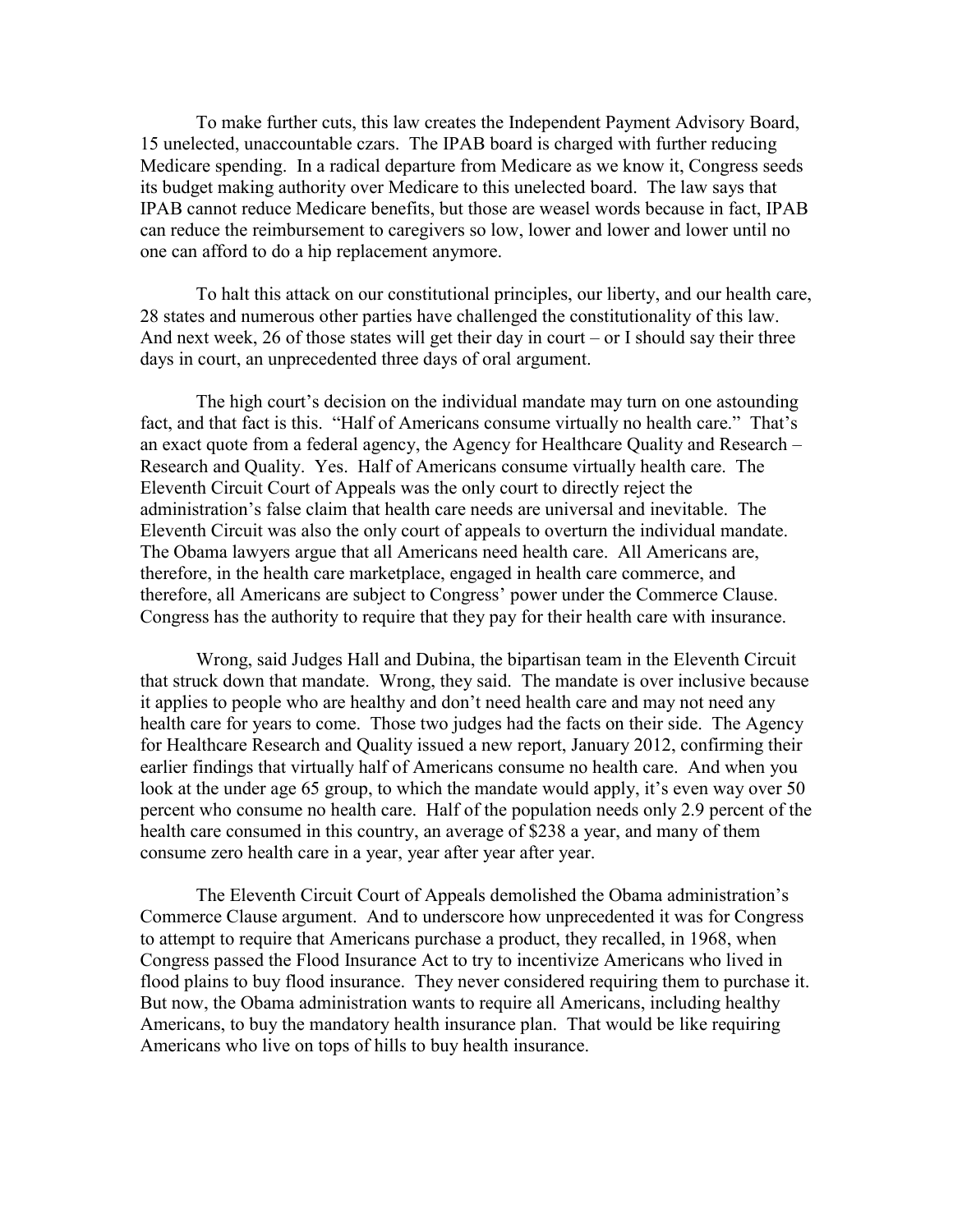So that one pivotal fact that virtually half of Americans need no health care at all shows that the Obama administration's Commerce Clause argument is a flimflam. Let's hope the Supremes agree with reasoning and recognize the facts.

But if they don't, there are several other challenges on the way. Number one, can the federal government dictate how doctors treat privately insured patients. In 2008, the Supreme Court ruled no, when the Bush administration's attempt to dictate how doctors in one state treated patients in one particular circumstance –no, the court said, it would entail a radical shift of authority from the states to the federal government and literally a standardization of medicine in all locations in the country, something the Constitution does not permit.

Secondly, privacy groups are challenging the impact of the mandatory electronic medical records, which create a tell-all relationship with every doctor you see. Have an abortion, your foot doctor will know. See a psychiatrist, your orthopedists finds out.

Religious groups, thirdly, will be challenging Section 1302, which empowers the secretary of health and human services to dictate what your health plan must cover, even if it interferes with your practice of religion.

And fourthly, of course, those provisions of the Independent Payment Advisory Board will be challenged, the over delegation of congressional authority to an independent board and that bizarre provision that IPAB can only be repealed in a little tiny window between January 1<sup>st</sup> and February 1<sup>st</sup> 2017. Any Congress can supersede the work of a previous Congress.

So in conclusion, let me say that the authors of the Obama health law disrespected all of us. They didn't trust the public to choose their own insurance plans. They didn't trust doctors to treat their patients properly. They didn't trust states to make good decisions about Medicaid based on what their own taxpayers and budgets could handle. And they didn't even trust future congresses to reflect the true will of the American people. Instead, they accumulated all power in the executive branch in defiance of the principles of our nation, the founding principles of our nation. But fortunately, those principles will be right by our side next week, as we do battle in the United States Supreme Court and with the Constitution on our side, freedom will prevail. Thank you.

#### (Applause.)

MR. FITTON: Thank you. Betsy. Another leader in this fight is Bill McCollum, who served as – in the House of Representatives for 20 years or so as a stalwart conservative leader, usually fighting his own party sometimes in some of these issues that conservatives care about, but being an effective conservative spokesman to the media as well and a leader in that regard. After that, he ended up as attorney general of Florida. And in that capacity, he led the charge against Obamacare. (Applause.)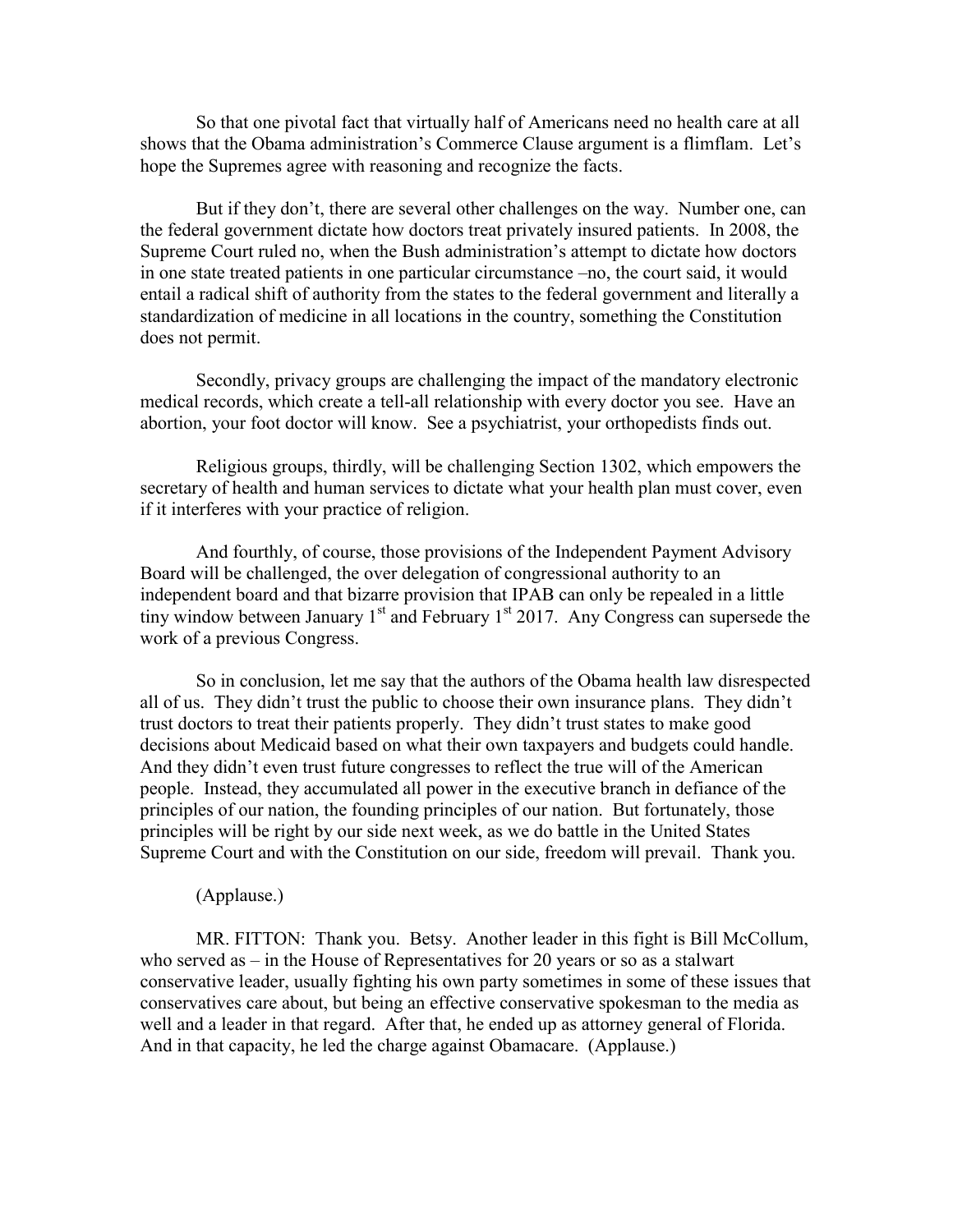And I recall when the lawsuits were filed. And you initially – you filed the lawsuit the day after Obamacare was signed and he was ridiculed and attacked, again, by some of our friends, but obviously our enemies. And – but he thought this needs to be challenged and his innovative lawsuit, not only, as it relates to the  $-$  to the individual mandate, but to the federalism issues that Betsy talked about with respect to Medicaid are now before the Supreme Court, and he proved all the naysayers wrong. So we're proud to have here –he's now partner with SNR Denton's Public Policy and Regulation practice, former Attorney General Bill McCollum.

MR. BILL MCCOLLUM: Thank you for that nice introduction and it's exciting to be here. First of all, Judicial Watch is one of my favorite organizations and you've been doing the challenging things for the conservative cause for a long time. And we – I'm just thrilled to be here – we're all greatly appreciative of that and – those of us involved.

I also am happy to be here with Betsy because I know the work she's done. She and I have encountered each other on other occasions. It's delightful to be on the same program with you.

And he doesn't get as much attention as his partner in these articles, David Rivkin – (laughter) – but Lee Casey – I was with Baker Hostetler at one point, not too long ago, before I became attorney general and to have seen that article that I did that you and David wrote and your name's always there with his. I know you're doing the work over there – (laughter) – at least a lot of it. And to see that article which I did, I think in September of 2009, about the individual mandate, is what inspired me to send our team off to do some research at the Attorney General's Office and then ultimately to file this lawsuit, which actually was filed within 10 minutes on the day the president signed this into law, of when he signed it. So that is a great team to be up here with.

I want to do two or three things very quickly because I'm going to try and stay within about six or seven minutes, as requested. I think the most fun of this is going to be you asking questions or our engaging in discussion. And I do want to hear what Lee has to say because of his background.

Let me give you an overall comment, putting in context my views about the big picture bill, and then the rest of it's on the lawsuit. I agree with Betsy about the problems with this bill, but I think what's being missed in a lot of the debate over health care reform, as we call it, is that America has the greatest health care delivery system in the world. And we have been very fortunate with the innovation and the research and all the other things that happened. And it may take three or four or five years, but everybody, regardless of income, regardless of status has been and is a beneficiary of this.

We're in a very destructive mode at the moment, and this particular bill is very destructive. There are three pillars to quality health care – three pillars to really good health care system: quality, accessibility, and affordability. And I don't get any argument on that, whether it's a liberal or a conservative or anybody else who I'm sitting on a panel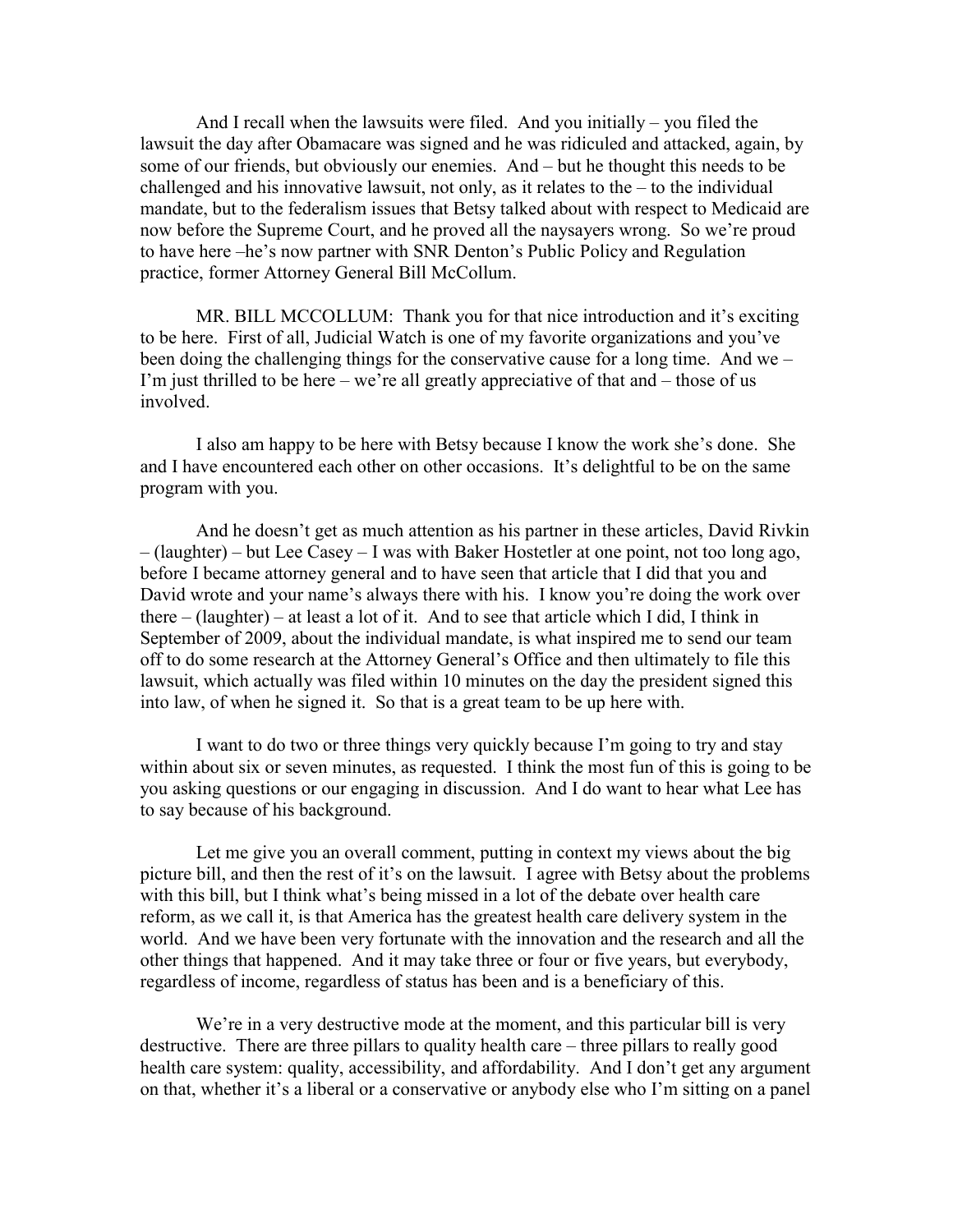with, talking about what are the basic principles of what make up a very good health care system. And what is wrong, though, with this particular legislation, the Affordable Care Act, is that it undermines and it hurts all three: quality, accessibility, and affordability.

So in discussions, later, if you want to go down that road, separate apart from the merits of this lawsuit, I'd be happy to help engage along with the others in that kind of discussion.

The lawsuit itself has several interesting discussions that'll take place next week, which is why we're really here today, Tom, as I understand it, to prelude the Supreme Court arguments, the oral arguments, and of course the decision will occur presumably near the end of June.

The first day, they're going to focus on what's called the Anti-Injunction Act. For most of us, that's very technical. It is very important. It is being argued by an outside group that the Supreme Court asked to come in and do this that because of a couple of lower court decisions – not ours, but in another case or two – that this is somehow a jurisdictional issue and that the penalty, what we call a penalty in here for the individual mandate is actually a tax or it comes so close to being one it's going to be interpreted to fall within ambits of the so-called Anti-Injunction Law. And without getting into great detail, the Anti-Injunction Act provides that if you are a taxpayer challenging a tax law, you can't do that until the law becomes effective, until you pay the tax, and then you basically are seeking a refund. And then you say, hey, it's not constitutional. I need my money back or whatever.

It is a very difficult thing for me to see that at the end of the day, the Supreme Court is going to say, we're going to not hear this case, put it off for a couple of years. It wouldn't be the end of it on the mandate, but it's not ripe and it's not ready. You've got to wait till 2014 and then probably 2015 as a practical matter.

But there are going to be plenty of those who argue for it, a couple of judges whom I respect, who've ruled this way.

So you have to watch it. You have to respect it. Politically, if the judges wanted to do that and by the way, the Justice Department doesn't want to postpone this. The states don't want to postpone it, the court's listening to the jurisdictional issue. But if they politically wanted to just kick the ball down the road, that would be a way to kick part of it down the road. It would not – even if they ruled adversely and said you got to wait for whatever reason under that act, you would only wait on the individual mandate. The Medicaid provisions still they have to decide.

So I really don't think they're going to go that way. I'm not going to take in the weeds and to talk about the Anti-Injunction. Maybe Lee wants to address some of that, but I – I'd be happy – I understand it. I'd be happy to –

(Part two.)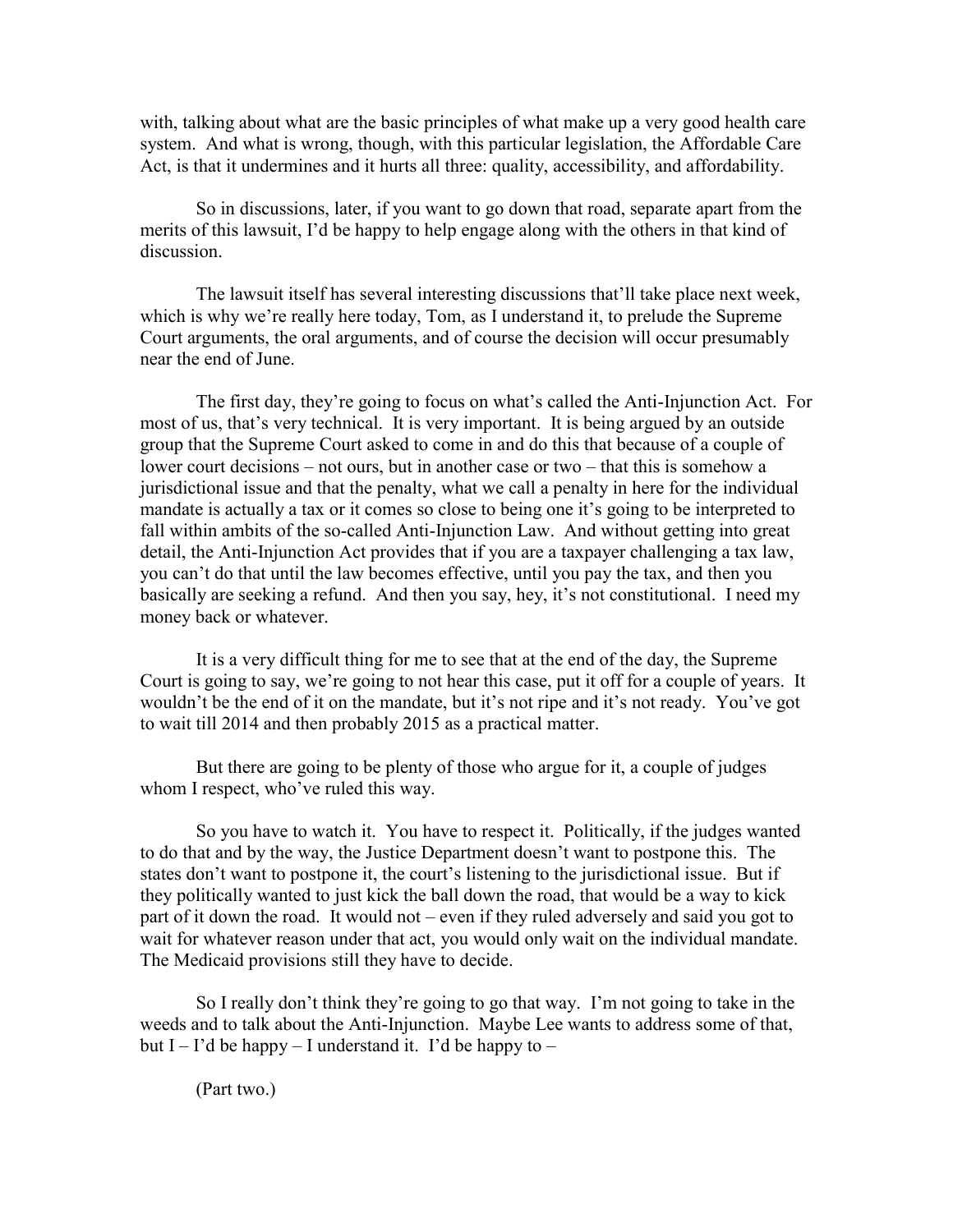MR. MCCOLLUM: The details of why it just doesn't apply in my opinion to the states at all. I don't know whether they're rule a jurisdiction or not, but it only applies to individuals and I think the states have standing on their own on the individual mandate.

Now, on the merits of the mandate, it is probably the simplest of all the arguments. It is the – got the most attention. It's the reason I filed a lawsuit. But it's the simplest of all the arguments. The simple fact to the matter is that – I can repeat this one time because everybody's heard it many times from me and others. The mandate in here, the essential minimum coverage language, requires you if you don't have an insurance coverage somewhere else to buy an insurance policy or be covered by Medicaid if you're not able to afford it or pay a penalty. And it's that compulsion, that using of the Commerce Clause – it once was an argument this was a tax itself, the mandate. And I don't think that the Justice Department any longer really focuses on that. It's really all about the Commerce Clause. And the question is how far does the Commerce Clause go? How broad can it be? What did the Founding Fathers intend? And it is a powers question. As Lee put it so well in that first op-ed piece, there is no power under the Constitution to do what has been done by this law, by the Affordable Care Act, with regard to individual mandate.

The Commerce Clause is not an elastic. A lot of people for a long time, after the 1930s and '40s decisions thought it was. Very clearly the Supreme Court has set forth that it doesn't find it that way, that there are limits. And if there ever is going to be a limit in this area, it certainly should be here. And the crux of the argument is real – again, real straightforward. If you are looking at this from the standpoint of how does the Constitution – reads that Congress has the power, federal government has the power to regulate interstate commerce.

So we're not going to debate whether it's interstate commerce or not, but we're debating regulating it. This is not regulating interstate commerce. This is all about compelling somebody to engage in commerce, and there's a big difference. And they want to argue, on the other side, all these ways over here and the weeds about this is necessarily improper to the  $-$  it's just a way to trying to get around it. And if you really look at this, it's a puny excuse for what they're doing, but obviously some people buy into that, people who want to buy into it principally.

I don't challenge their honor and their integrity and their analysis or their whatever. There are people, I'm sure, who believe and still want to say that the interstate Commerce Clause, after the interpretations that came along 50 years ago, 60 years ago, absolutely anything comes under that – Congress can do anything, but that is not what the court said in recent decisions and I don't believe that's what they're going to say after the oral arguments in their decision in June about the individual mandate.

The other issue that relates to the mandate is severability. Now, I'm going to come to the last one a little bit, Medicaid. And I'm not going to dwell on severability. The severability one is a little more complicated in some ways than the issue with regard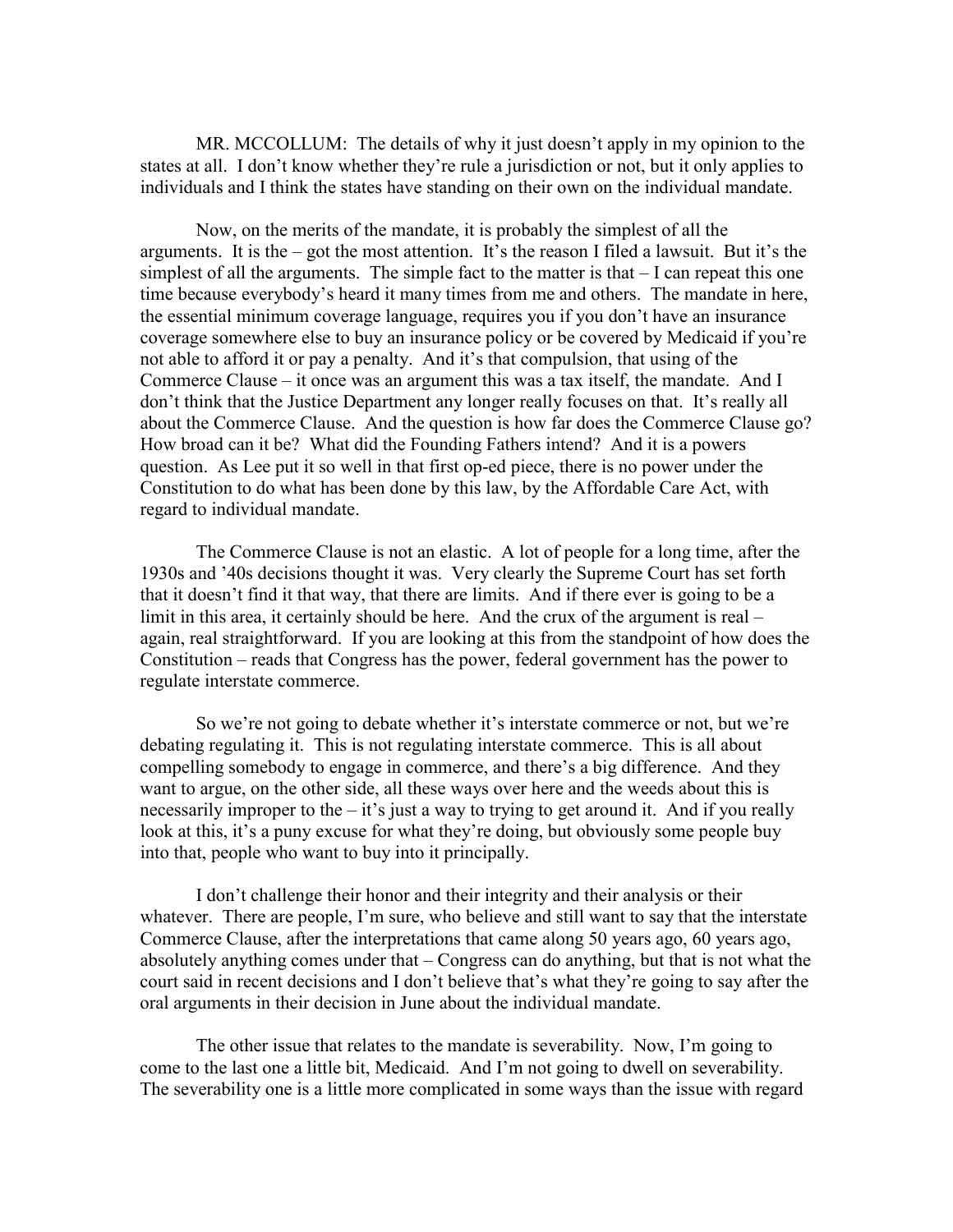to the individual mandate only because it carries down lots more rabbit holes. But the basic premise of the individual – I mean of the severability issue is what was the intent of Congress. Would they have passed this law, would they have passed these provisions if the individual mandate is ruled unconstitutional without the individual mandate being there. If they knew that couldn't be there to pay for it, would they have had coverage for preexisting conditions? Would they have had the end of the rating system, which means that insurance companies no longer can base their premiums on risk that's involved sorting out who's more at risk than others and making insurance in the health care world really not insurance, like we know it at all and been that way for a long time, really going over there and say everybody's covered.

Now, the reality is I don't think anybody logically would say they would have. And if you look at the whole totality of this law and then we'll begin to look at the Medicaid provisions, which I'm about to briefly review, it seems to me the fabric is so tightly woven that Judge Vinson was right to say, you know, I can't go in and pull out. Which ones – are there 16 or they're 20 or whatever? Justice Department wants you to believe that only two would have to fall, the preexisting conditions and the ones dealing with the rating the risk issue. But there're many other things that are intertwined here. It's incredible how it's intertwined and how you sort all that out from the exchanges, the cost, and all of that, again, this morning, that I'm not going into this talk. But that makes the severability issue more interesting because there will be debate over, not only whether the two provisions I've just mentioned should be severed if the individual mandates falls, because some of course have ruled, of course that that isn't to be severed either. But whether – as Judge Vinson said, the individual mandate is the center, the hub of this wheel, and all of a sudden  $-$  (inaudible) – when you pull the center out, the tire or the wheel collapses. And I think it's the latter. And that's, of course, what we want to see the court do, take the whole bill down and remove it.

I think there're a lot of scholars who don't think they will take it all down. They only take parts of it down and then the debate is on parts.

Now, Medicaid, that's one that everybody says the sleeper. Well, I'm going to tell you. When our team researched this, it wasn't in Lee's article, his original op-ed, we thought this was very important. It was important strategically for us, for a whole host of reasons. It was important because the states spend this enormous amount of money and there's a court decision in dicta only that says using the spending powers of Congress, you can only go so far in compelling states to do things. After that, you're commandeering assets. The word coercion and commandeering are not the same and they are – argue the fine points of that and say the Supreme Courts never ruled that – you know – that the federal government has passed a constitutional point of no return, done something unconstitutional in coercing a state attaching something to its spending bill.

I can remember when I was in Congress and we passed a highway bill one year, and in that bill – it was against drunk driving, got a provision put in there that said that states, in order to get their highway dollars had to pass a law that raised the drinking age to 21. And that's constitutional or it's been ruled that way. But the question is how far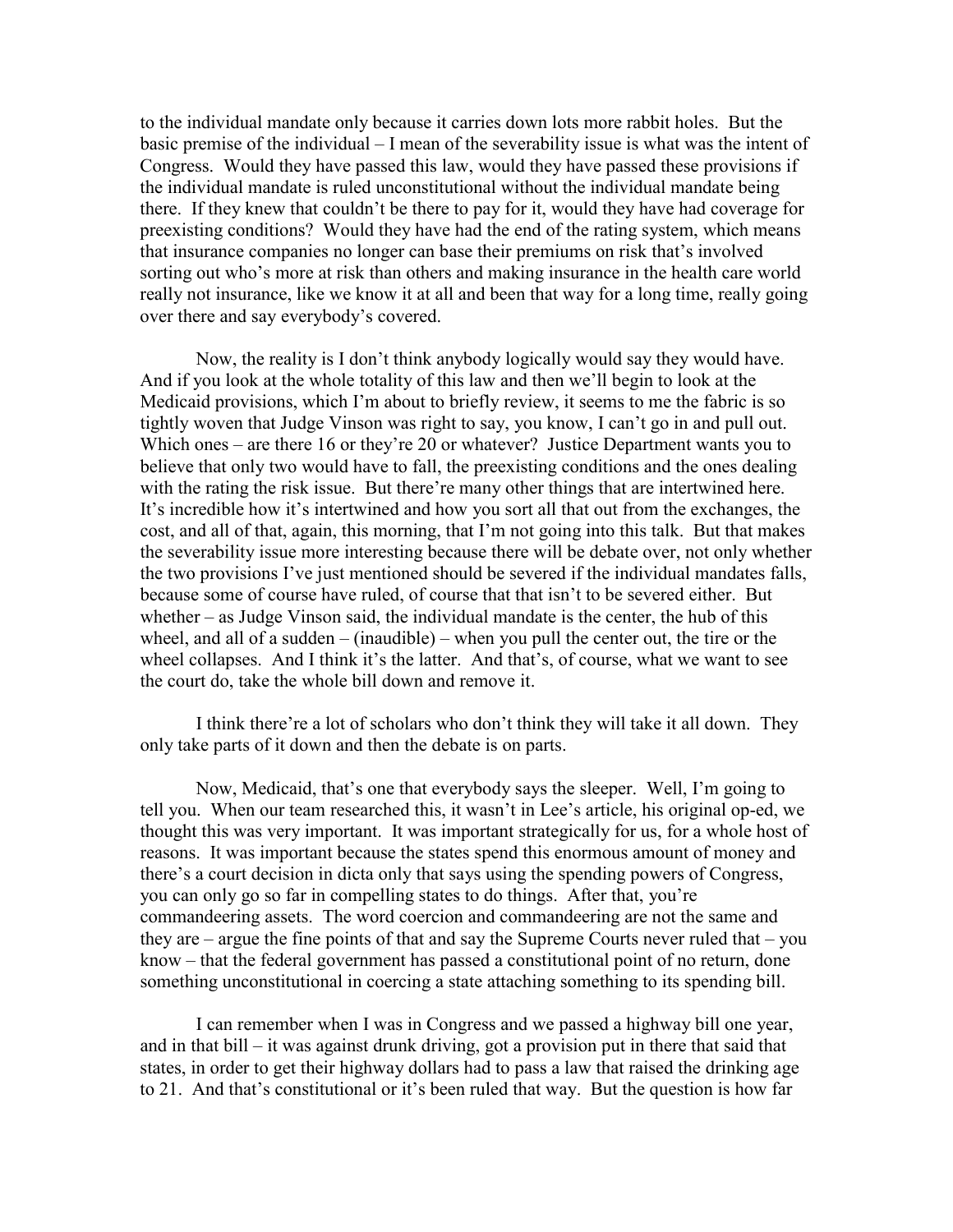can you go. No question that government can do something. But the courts say, hey, there's some point beyond which, you're violating the Tenth Amendment. You're violating the sovereignty of the state. You're commandeering. And that's what this whole argument is about, it's how big this is. In fact, that's what the Dole case talks about, how big it is. If it's big enough, if there's enough money involved, if there's enough whatever involved, the states really don't have a choice. You are forcing them into these rabbit holes.

So let me give you the illustration in our brief that is best, I think, you can do to gain the scope of this. And just use Florida as the example, my state, 2009, \$110 billion in taxes were taken by the federal government from the citizens of Florida, collected, in 2009. The state of Florida collected \$32 billion that year in taxes to run the state government. Of the \$110 billion, about 10 percent – \$10 billion or so came back to the state of Florida to assist with Medicaid. The state of Florida pays about 40 some odd percent of the Medicaid cost under the cooperative agreement that goes way back to the beginning of the Medicaid program. The cooperative agreement having been stretched, then it ties to the federal government in between, but nothing like the Affordable Care Act does.

So now one says, okay, the real issue, the federal government would argue is that states can withdraw. You don't have to take this Medicaid program. You just get on your horse and ride out of town and say we're not going to participate anymore. That's not going to happen. What happens to all the people in our state? What happens to all the money that's going elsewhere to be used in tax dollars to other states? How do we make up for what amount to our share of this – or the federal government's share, I should say, of the Medicaid program. If we want to do this on our own, there'd be about a 30 – 30 percent of our tax increase that you'd have to do in the state of Florida to do that. Or you'd have to give up schools or  $-1$  mean it's just – you can start multiplying this and I'm, again, not going to go in every bit of the weeds because there're lots of arguments and lots of examples and lots of illustration, but this is ginormous. Forty percent of all federal grant spending to the states are based on Medicaid. It's a huge number. It's billions of dollars of money every year. And it's a very serious matter. The increase of the actual burden that's in this law on top of what already exists, not just – (inaudible) – already exist today now, what is everybody Affordable Care Act. And what's everybody Affordable Care Act is if someone in the Eleventh Circuit said, well, we're not going to go along with it after listening to all our arguments, we don't think the Medicaid provisions violate the Tenth Amendment because of the amount of money that the states have to put out, isn't that great? It isn't that great for a short period of time, if you're looking at pure money for newly eligible Medicaid recipients. And there a lot of newly eligible. I mean that's a whole argument. A lot of time they've even sued on defining all the scope of what people were after. And the fact that at the beginning of this program states had a lot of discretion. And there were very few people, first of all, in Medicaid originally that – (audio break) – that continues to increase and that goes at the 138 percent of poverty level, has nothing to do with disability or need or anything else, except for the poverty figure.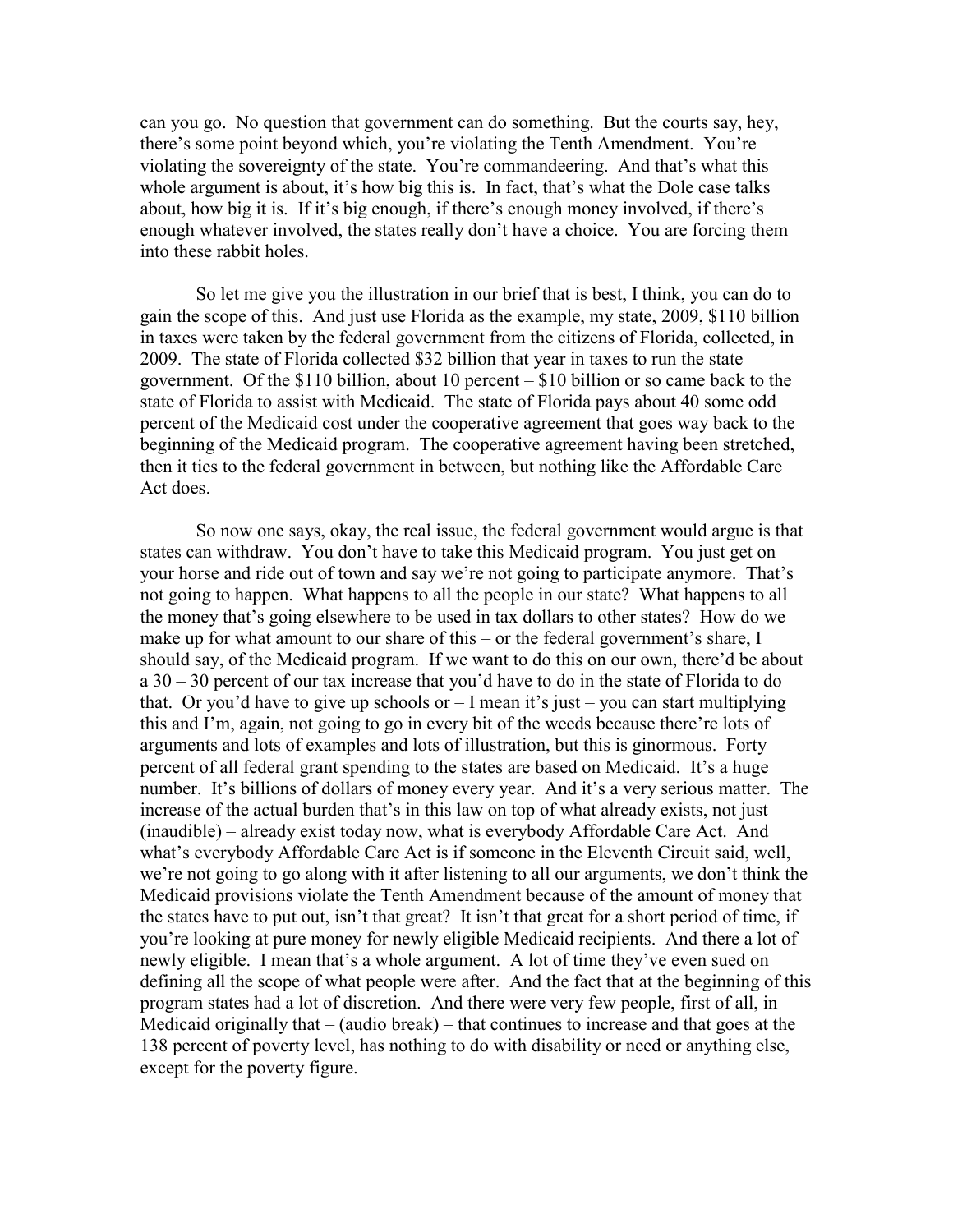And – but now we've got this enormous amount of money that is being spent in addition and the states have no way, by the way, of changing the things they used to have discretion over eligibility or cutting corners or costs or whatever under this act. And on top of all of that, it's a big burden. But let me get back to this one point, and that is the federal government does take up a high percentage, most of the additional cost, initially for several years, of the newly eligible Medicaid recipients. But with the individual mandate of the bill, the estimate is that about seven to 10 million people who currently are eligible for Medicaid, who have not previously chosen to join the Medicaid system will come aboard and will become beneficiaries and side up. And there's nothing in the long that alleviates the states burdens for that.

And then there's a provision which is a lot of money. And then there's a provision – additional one – and then there's the provision that says that the states will be required in the future to pay – or assure I guess it's the right way of putting it – to assure that there're enough doctors and hospital beds and nurses and other providers to take care of all these Medicaid eligible people. Imagine the litigation. Judicial Watch –  $(inaudible) - just defining - they'll never be satisfied - (inaudible) - what's their huge$ cost. And then there're other hidden things in there as well that I don't think that our team has even raised, probably not wanting to get too far into the weeds and confuse the court, but – and I'll be glad to do that during questions and answers. There're other additional things in the Medicaid area, very intertwined, very vicious.

What happens, states can't afford it. We cannot afford it. And not only can we not afford it. It is the greatest usurpation of federal – state sovereignty under the federal government in the history of country. Individual mandate is about individuals and the states and it's a violation of the Constitution and it goes beyond the powers granted in the Interstate Commerce Laws and it makes the Interstate Commerce Clause become, you know, inelastic, I mean it makes it way – (inaudible). But over here, if you want to think the – (inaudible) – there's never been a time when the federal government ever did anything this big. These things can't get – (inaudible). There's no way they could give up the money and walk away from this and not do this and they're being – the whole thing was designed so that they – the Congress knew they couldn't do that, so they – then they're going to require them to do all these other things.

I think it's a very good opportunity for Supreme Court to draw the line and delimitate exactly where –how far the court can go – I mean the Congress can go with regard to this. Well, that's a hopefully a small – (inaudible) – longer than I wanted to do and it's already extended beyond seven minutes. But thank you very much. I look forward to your questions. And we're going to win, I think. (Applause.)

MR. FITTON: No matter how, the Medicaid fight has not turned out the way you hope. Sounds to me like there's a fiscal time bomb here and that we're talking about the – (inaudible) – crisis in Washington, they intend to take states out with them. That we're all going down the tubes there, unbelievable.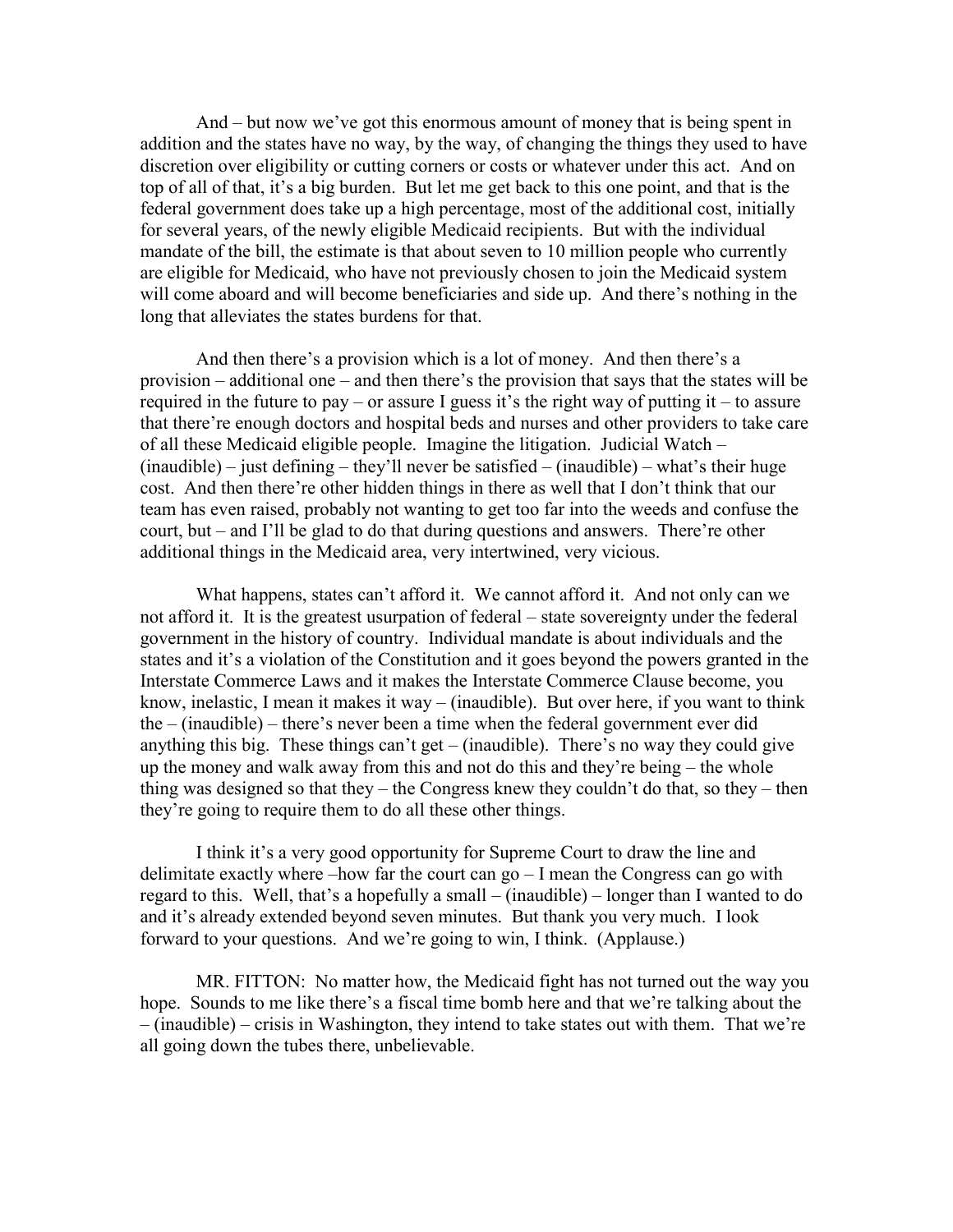Well, as Attorney General McCollum implied, Lee Casey, with his partner, quite literally, over at Baker Hostetler have done great work in alerting the American people and public policy leaders about the concerns about Obamacare and the individual mandate, because frankly prior to your alerting folks to this – and obviously, it'd been a little bit in the public domain – but there're op-eds, there's nothing better than the Rivkin-Casey op-eds in terms of alerting people in a accessible way about issues related to law and public policy.

The individual mandate was always talked about in terms about whether it was a practical issue or not. And President Obama, when he opposed the individual mandate, running against Hillary Clinton, didn't oppose it on constitutional grounds. He opposed it on practical grounds. And our next guest, Lee Casey, who is over, as I said, at Baker Hostetler, had previously been at the Justice Department, helping the government figure out what stances to take on core constitutional issues and other important areas of law, has developed quite a following through his and his partner's op-eds in the Washington – in *The Wall Street Journal*, in *The Washington Post*, and elsewhere. So he's a leading public intellectual in areas of law. So we're lucky to have him here. And he's a real leader on this issue. And I turn it over to Lee Casey. (Applause.)

MR. LEE CASEY: Thank you. Thank you very much for those kind words. And also, I wanted to, of course, thank Betsy, who has been a leader in this area and against these constant efforts to create some sort of compulsory national health scheme for 20 years or more, and of course – of course, Bill, who it was an honor, of course, to serve as his partner in the practice of law, and he did us the honor – David and myself and our law firm of hiring us as outside counsel to the lawsuit. And it's important to know that if it wasn't for him, we very likely would not be here talking about the Supreme Court argument upcoming, certainly not with the issues framed as they are.

He put together 19 states plus Florida to file that complaint. You have no idea what that means. That means convincing 19 other state attorneys general to join him. Six were added later to give more than half of the sovereign states of this union. The Supreme Court could not – not take this case that I think it was – once that happened, it was unimaginable that the court would not consider the case. But keeping that group together, obviously it sounds very much like herding cats, but not just cats, very large cats. And each of those cats comes with a staff of other cats – (laughter) – all of whom have law degrees. (Laughter.) And so it was no small achievement.

But let me very briefly talk about some of the issues that the court is going to address here next week. First and foremost, and I think there's no doubt about it, this is the most important case about federal state relationships, power under the Constitution in a generation. The core issue is whether the federal government, using the Commerce Clause, can exercise a type of power, which we call a police power, that the Supreme Court, certainly, and I think both history and text of the Constitution also supports, has always said was deserved to the states. The federal government has no general police power. What is a police power? Basically, the way the Supreme Court described it in a leading case is it's the authority to make law pretty much on anything affecting anybody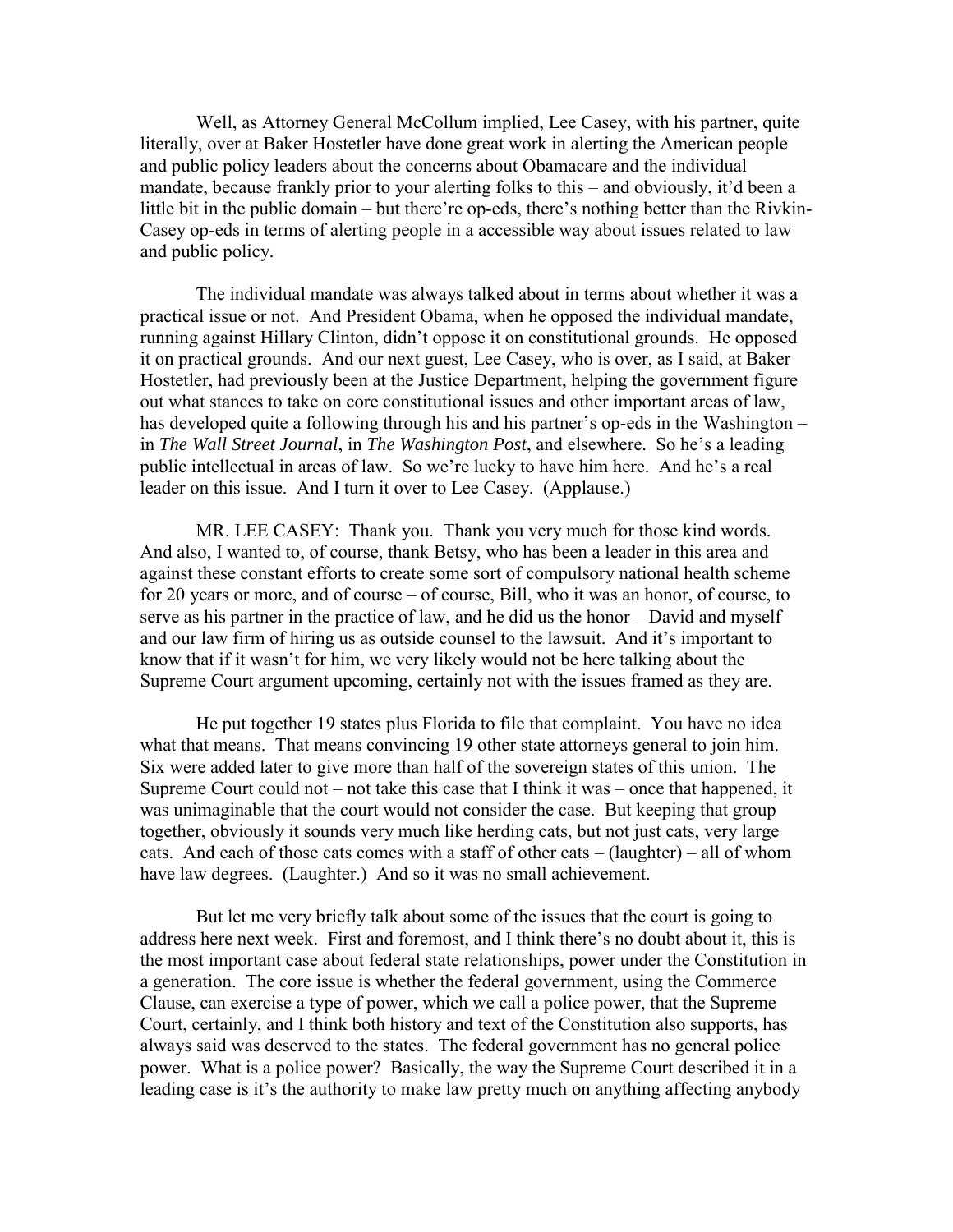within your jurisdiction so long as you follow individual limits, liberties, either from the federal Constitution or state Constitution, but it's a general power just to do what the legislature feels is in the public good. The framers of our Constitution denied the federal government that power. They established a federal government of limited and enumerated powers.

Therefore, if the states, for example, want to have – require you to have health insurance, if the states want to require you, as in the case I just alluded to, to get a smallpox vaccine, they can do that using their police power. It's simply a public health and welfare measure and because you happen to be within their jurisdiction, they can tell you, you have to do this or there can be penalties. The federal government can't do that. If the federal government wants to achieve the same result, they have to look at the list of enumerated powers in the Constitution – we have the power to tax and spend, to regulate foreign and interstate commerce, the other powers, and see how they might go about achieving the same result. They may be able to achieve the same result, but they can't just dictate it or legislate it in the way the states can. And of course, over the years, the Commerce Clause has become the basis of clearly the majority of federal regulation that we live with today. The Supreme Court has interpreted it very broadly. It probably was meant, at least at some level, by the framers to be a broad grant of power, because they did want it. Indeed the Constitution Convention was called because the states were regulating commerce among themselves and erecting trade barriers, like smaller European countries. It was a serious problem. But the court has always recognized that there are limits to that power. And the fundamental limit, frankly, is it can't turn into a police power. It can't wipe away the entire constitutional balance and structure and allow the federal government simply to regulate people because they're here and because being here, they have some impact on the economy. Everybody has an impact on the economy. The fact that we're here has an impact on the economy. We're not out buying hotdogs on the street or doing something else. And if that is enough, then Congress can regulate everything. It has that police power. And I think that is frankly what the court will rule.

I do believe that the court will strike down the individual mandate for a number of reasons, but that at the core. And you know, it's interesting, as Bill suggested, it is unprecedented. Congress has never tried to do this before. And if you go back and look, as I've done, to try to find an example, either in our history or in our history before independence and the actions of the British parliament, you are hard pressed. I found no instance in which either Congress or parliament required that you enter a market and buy something simply because you happen to be subject to their jurisdiction.

In the late  $18<sup>th</sup>$  century, the closest thing I found was, ironically enough, in France, in the old regime in France. And of course, the framers of our Constitution would have considered – did consider that a despotism. God knows it was a gentle despotism compared to what we have seen since, but nonetheless that was their view. And there were two fundamental taxes in old regime France. One was basically a head tax, but the real money maker was a tax on salt. Now, they taxed salt because you need it, both to survive, but most importantly you need it to preserve food. It was the only preservative they had. But that wasn't good enough.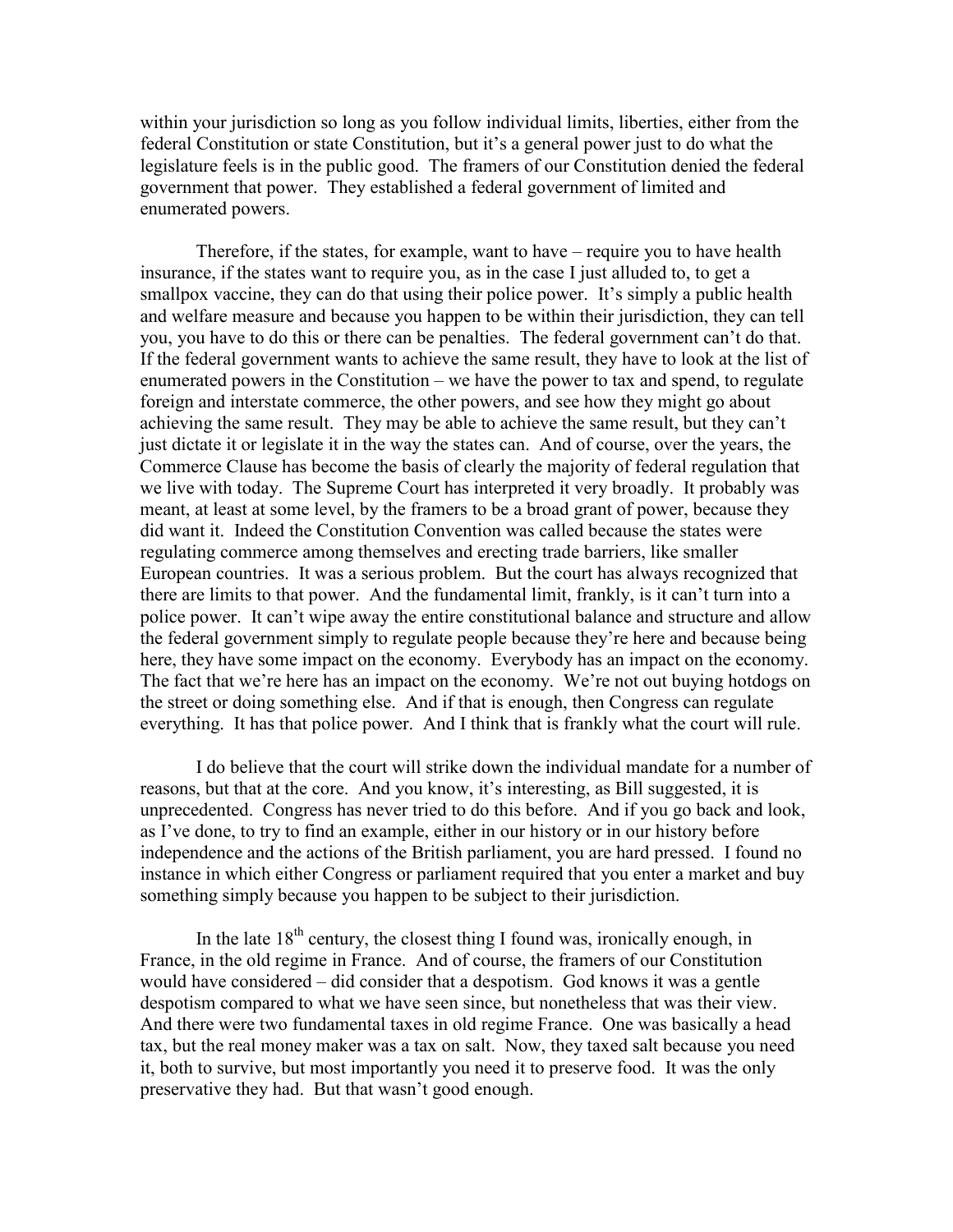You actually had to buy a certain amount of salt every single year to comply with this law. So they could tax you, of course. And – I mean – I think it's very interesting that the only real example of the type of regulation that we're dealing with with Obamacare comes from a regime that the framers of our Constitution thought the very model of a despotism.

In terms of the arguments that we're likely to see, the one  $-I$  won't get too much into the details, because I know you want to obviously get to the question and answer period. I will say, with respect to the leading Commerce Clause case that everyone refers to as supporting the law – that is *Gonzalez v. Raich*, the most recent of those cases. And in their case, the court upheld regulation under the Controlled Substances Act of homegrown marijuana. California had passed a law that allowed people to grow a certain amount for medical uses. And the argument was made that well, this is all local, and California has approved it, so it's lawful, and therefore, it is beyond the commerce power. The court rejected that and said, well, the fact is, as in the previous case about wheat in the 1940s *Wickard v. Filburn*, that the impact of those local – the local use of marijuana was sufficient. But I think the important thing to realize about that case is that in that case, Congress was regulating a thing, a product. It was regulating a substance. It wasn't regulating people.

If you avoid all of the substances, the Controlled Substances Act really has nothing to say to you. However, if you interact with one of those controlled substances, it has a great deal to say to you.  $I - my$  father, a few years ago, during his final illness, we were given a small bottle of liquid morphine. You have never seen so many frightening warnings with actual citations to federal statutes on that bottle. What you can do with it. When you picked that bottle up, you were subject to all of that and there are very serious criminal penalties would not apply. But when you put the bottle back down and walk away, you're no longer subject to it. I mean it has nothing to say to you until you interact with one of the substances.

That is not what Obamacare does. Obamacare applies to you regardless. You cannot escape it unless you flee the jurisdiction, unless you'd leave the country. And that – that is the quintessential exercise of a police power.

I think Bill is absolutely right to raise the Medicaid issue. As he suggested, the courts below ruled against us on that. I think if you read the opinions, what they were saying is this is just above our pay grade. They acknowledged the Supreme Court precedent in this area. They said, however, that there is no case in which the court exactly struck down a federal law on this basis, and therefore, we will not –

#### (Part three.)

MR. CASEY: There was a lot of debate. There was a lot of wonder of whether the Supreme Court would take the issue. It did take the issue, which means it has called the question on whether the rule it suggested in *South Dakota vs. Dole*, which is there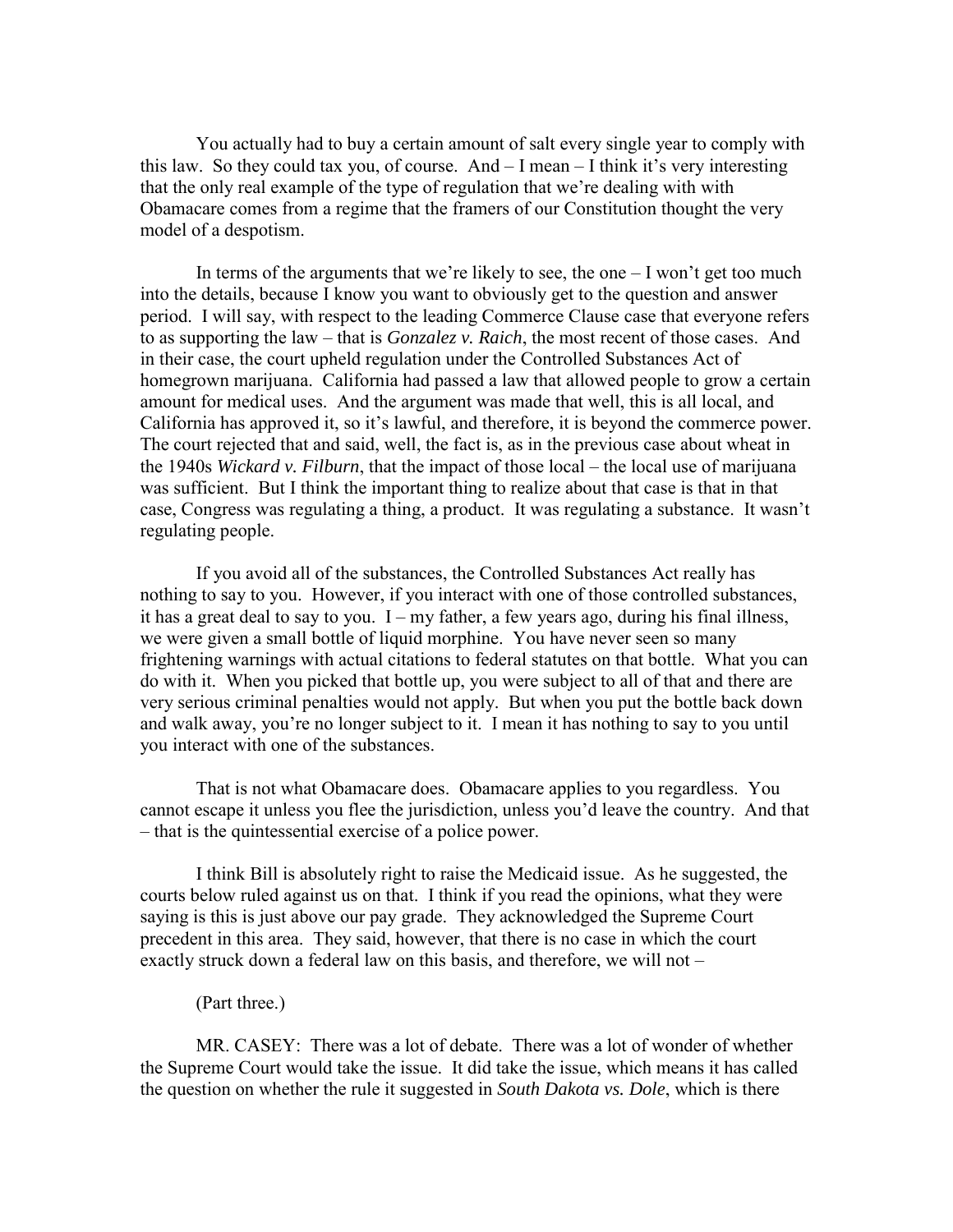could be some restriction on federal money that is so coercive that it would violate the constitution.

They have now called the question on that and I think they will decide it. And I think, frankly, they will either have to abandon that doctrine or they will have to rule that this violates it because there is no other imaginable case that could be more clearly coercive.

And, indeed, it's interesting. If you talk to state officials, as Bill was, but especially in the health care area that will actually have to administer these programs in private about these issues, there is fear in their eyes. This will involve humongous costs that they know they can't meet and no one believes that the federal government will continue over the long term to fund this. As a result, this is a critical issue for them.

They cannot withdraw from Medicaid. Indeed, there is actually no provision in the law permitting it. I mean, we all assume that, well, there must be some way that a state can withdraw. Frankly, if you look at the statutes, there's no mechanism for that. Presumably, they'd make up as they go along if some state were to try to exercise but the fact is Congress never imagined that they would.

And the way we know that in a crystal clear fashion is that if a state withdraws from Medicaid, then the poorest people in that state have no means of complying with the mandate. Congress provided a means for not the poorest but a certain tranche of people who are above the poverty line but still not affluent. They expanded Medicaid to cover those people so that they would be able to comply with the mandate. And if they don't, if the states do not do that, then there's a federal alternative that will still cover them. There's no alternative for people below the poverty line. Basically, we either have to accept that Congress didn't care about that and that it really didn't care about universal coverage or that never imagined any of the states could withdraw. This law is mandatory and it is extremely coercive.

Very briefly with respect to the Anti-Injunction Act, as Bill mentioned – that I think – I do not think that is going to be the – the court's going to take very much time in getting passed it. It doesn't apply to the states. There was a case – South Carolina against Regan that establishes that.

And it's not a tax. The individual mandate has no – it is not based on Congress' tax authority, it doesn't raise revenue, it's not in the language that a tax is ordinarily passed in. It's a mandate. And it's enforced by a penalty. The only tax aspect of this law or this provision of the law is that it is housed in the internal revenue probe and that because of the way it will be enforced is that the IRS will keep your income tax refund if you don't comply. That's how they will collect it. Otherwise, there is no aspect of the mandate that is in any sense a tax.

Let me actually stop there and we can get to the questions.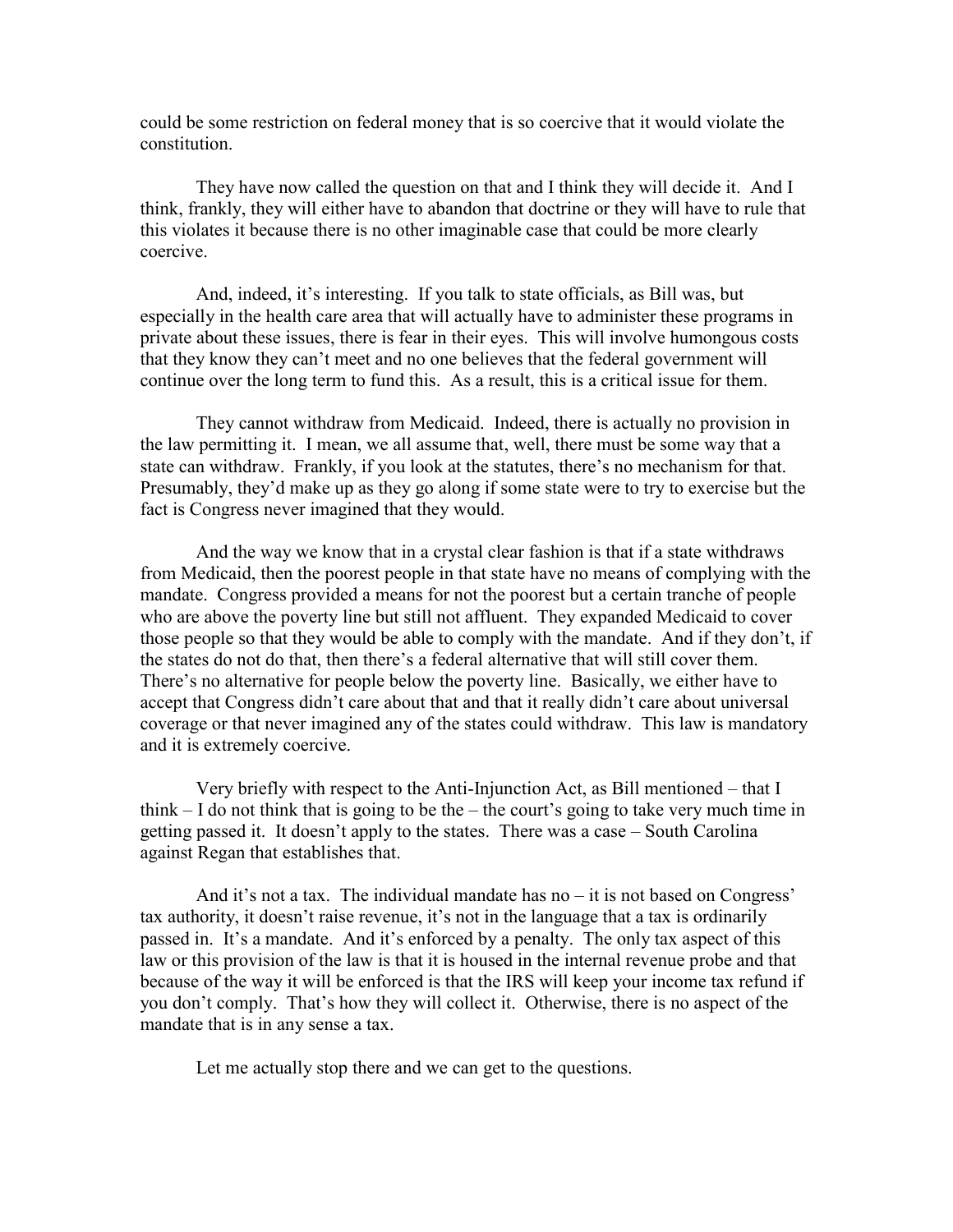MR. FITTON: Thank you. (Applause.) You know, if I could make a quick point – Judicial Watch cares about corruption. I think some of the intersections here are worth discussing or highlighting.

One is the issue of severability. You know, if this legislation had been treated in the normal course of things, the House and the Senate would have figured this out, but they had to get it passed, the way they needed to get it passed, they knew or should have known the severability issue would have popped up, meaning if the individual mandate was thrown out, would the whole kit and caboodle go out with it.

An effective – I'm sure you have something to say about this, Bill. There are enough people in Congress with enough experience to know how to pass legislation that would survive a severability challenge. And the fact that it didn't is not an indication that the law was badly written, that to was just that it was – the process was screwed up in getting it passed.

MR. MCCOLLUM: Well, certainly they had an enormous task in writing this and they were passing it with the 60 votes they had to find over in the Senate and they had devious ways of doing it. And it was a mess. I wasn't here for that, but I've heard stories about it. And I'm sure they omitted the severability clause, may have been by accident. I doubt it was intentional.

But, on the other hand, the fact is they did not put it in there. And that gives us a big opening and it gives us the chance to make the argument, which is sensible, the argument being that why would they have passed this without the individual mandate? How are they going to pay for it? They could have passed a tax, a regular tax. They could have said, okay, we're going to increase the income taxes and pay for this or they could have done what some conservative groups have argued since but has not yet been promoted in legislation and that's a refundable tax credit which would be another way, again, for the federal government to subsidize, but it wouldn't be mandating something under the Commerce Clause. It wouldn't be violating what Lee has just talked about and going into an area that is beyond the enumerated powers in our view in the constitution going – stretching the Commerce Clause to a ridiculous extreme and taking you into the requirement to buy a product or a service for the first time.

So I think they messed up, but I'm not sure they knew all of this, that the briefings they got from the Congressional Budget Office and Congressional Research Service and everybody else told them everything where they weren't going into this without being aware there were potential constitutional issues here.

MR. FITTON: I don't ask this question to put anyone on the spot with regard to presidential politics, but it's a matter of public debate as to why it is a state like Massachusetts could require individuals to purchase health care but not the federal government. Lee, could you speak to what the constitutional differences might be or maybe Massachusetts isn't able to do that under the law?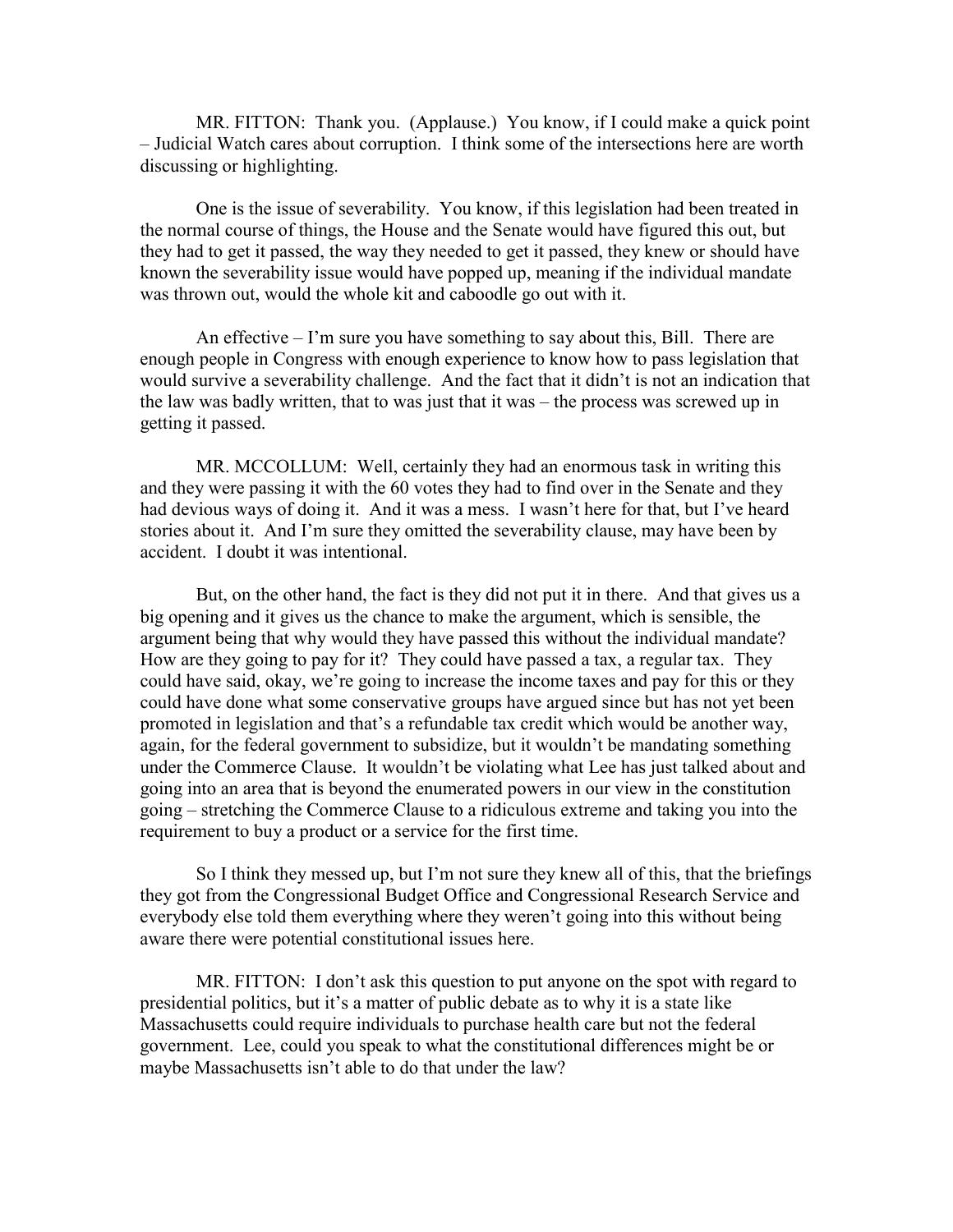MR. CASEY: I think it is because it is a state and it has a police power. Requiring you to get health insurance or car insurance or even life insurance is certainly – at least I think, within the state's general health and welfare powers. But it's only the states that have that. And, obviously, Massachusetts did adopt such a provision. Some of the other states may have considered it.

But there is no problem – there's certain no legal or constitutional problem with them doing that. And I think that really highlights the fundamental issue at stake here, which is are we going to dissolve or eliminate the bright line between what kind of powers the federal government can exercise and what kind of what kind of powers the state can exercise.

MR. FITTON: Betsy, the constitutional concerns aside, the practical concerns I think deserve a lot more attention here in Washington and the transformation of our health care system that's taking place as we speak. Could you address that a little bit? I know you work closely with the health care industry and have a lot of expertise there about what's happening now in response to Obamacare that Americans ought to be concerned about?

MS. MCCAUGHEY: Well, let me focus on one issue regarding that question that I think everyone in the room will care a lot about and that is the rapid diminution and the ability of doctors to make the best decisions for their patients unencumbered by federal interference.

And that's why when I made my brief remarks at the beginning, I focused on Section 1311 of this law because you're not simply required to be enrolled in what's called a qualified plan, a plan that meets the requirement for essential benefits as defined by the federal government, by members of the executive branch, but once you're in that qualified plan, this law gives the federal government a lot of authority over your health care, even though you're playing for the plan yourself.

And beginning with the stimulus law, which you mentioned earlier, the architecture for real controls over how doctors treat privately insured patients are being put into place. The stimulus law provided very large payments to doctors and hospitals to bring onboard the kind of electronic health information technology needed to create a system of electronic medical records.

And even leaving aside the privacy issues for a moment, the rationale articulated by members of the administration – David Blumenthal, Ezekiel Emanuel, the doctors who were advising the president, was that we really can't rely on doctors to do the best for their patients. There have to be federal guidelines to direct how doctors treat patients with an eye toward reducing the amount of care used.

And we should all be concerned about that because, as you mentioned earlier, of course it's very important that we're going to court to protect the bright line between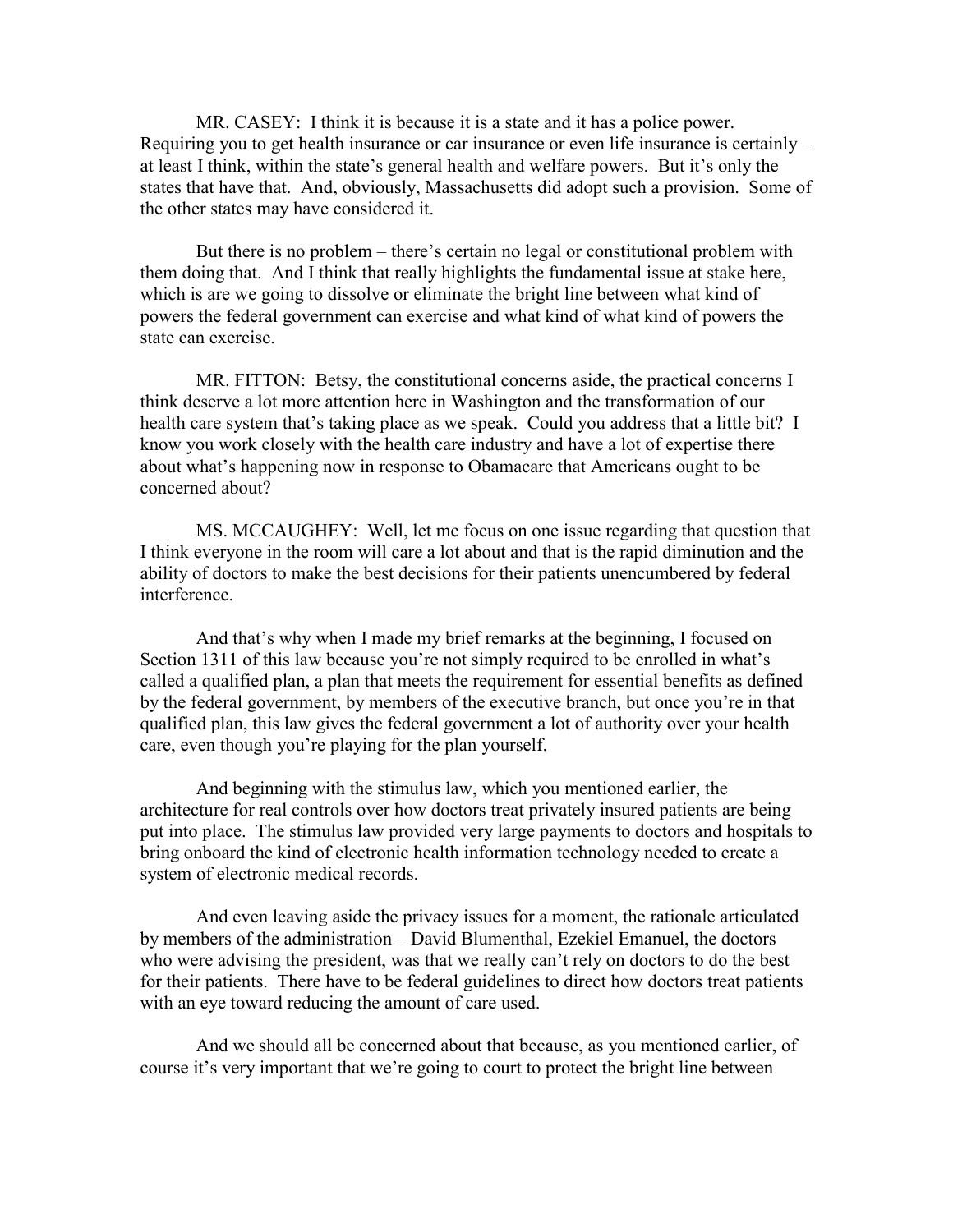state and federal authority and to protect individual rights from an overreaching federal government.

But in addition, we're trying to protect the best health care system in the world. We all want everyone to get enough health care and to have access to health insurance, but just look at the data. If you're a seriously ill person, the best place to be is in the United States. A woman with breast cancer here in the U.S. has an over 90 percent chance of surviving it. In Europe, her chances are less than 80 percent. If you do the arithmetic, that means she's twice as likely to die from that diagnosis. Or, if you take prostate cancer, a man diagnosed with prostate cancer here in the U.S. has a 99 percent chance of surviving it. It's not a death sentence here, but in Europe, nearly one out of every four men who gets prostate cancer dies from it.

So we really have to make sure that the elements of this law that not only require you to be in an insurance plan but in an insurance plan that's highly regulated by the federal government where the regulations go beyond what the insurers do to what the hospitals and doctors being paid by those insurers do. That is really dangerous for the quality of your health care.

And, of course, as you mentioned, the health care industry it's already having a very detrimental effect on research because people are looking ahead to see what kinds of diagnostic tests and therapies will doctors in hospitals be free to use under Medicare, the largest payer to hospitals but also even under the commercial insurers.

And I would just leave you with one statistics. Since 1950, the United States has won more Nobel prizes in medicine and physiology than the entire rest of the world combined. If you have a serious illness that's considered incurable, this is the place to be. This is the place where there's hope, right?

So we want to make sure that whatever changes are made in our health care system to increase access and affordability do not do it at the expense of the quality of care and the independent ability of doctors and other caregivers to make clinical decisions for their patients without having their arms pulled back and tied by the federal government.

MR. MCCOLLUM: Can I piggy-back on that, Tom? I think Betsy has got exactly the right scope on this, but I want to point out what I think is the heart of the problem, the overriding heart. And that's the idea that the federal government centrally is going to be able to control all of the costs. And you have to realize that there's philosophical driving forces – there are philosophical driving forces here that want to go towards universal coverage, single-payer system, blah, blah, blah. Some of them are unwitting. Some of them are very witting.

But when you get the train moving, what puts all these interest groups and everybody else into the train with them on a lot of this is the idea we're going to say we've got to solve the problem of rising health care cost to who? Who's paying this?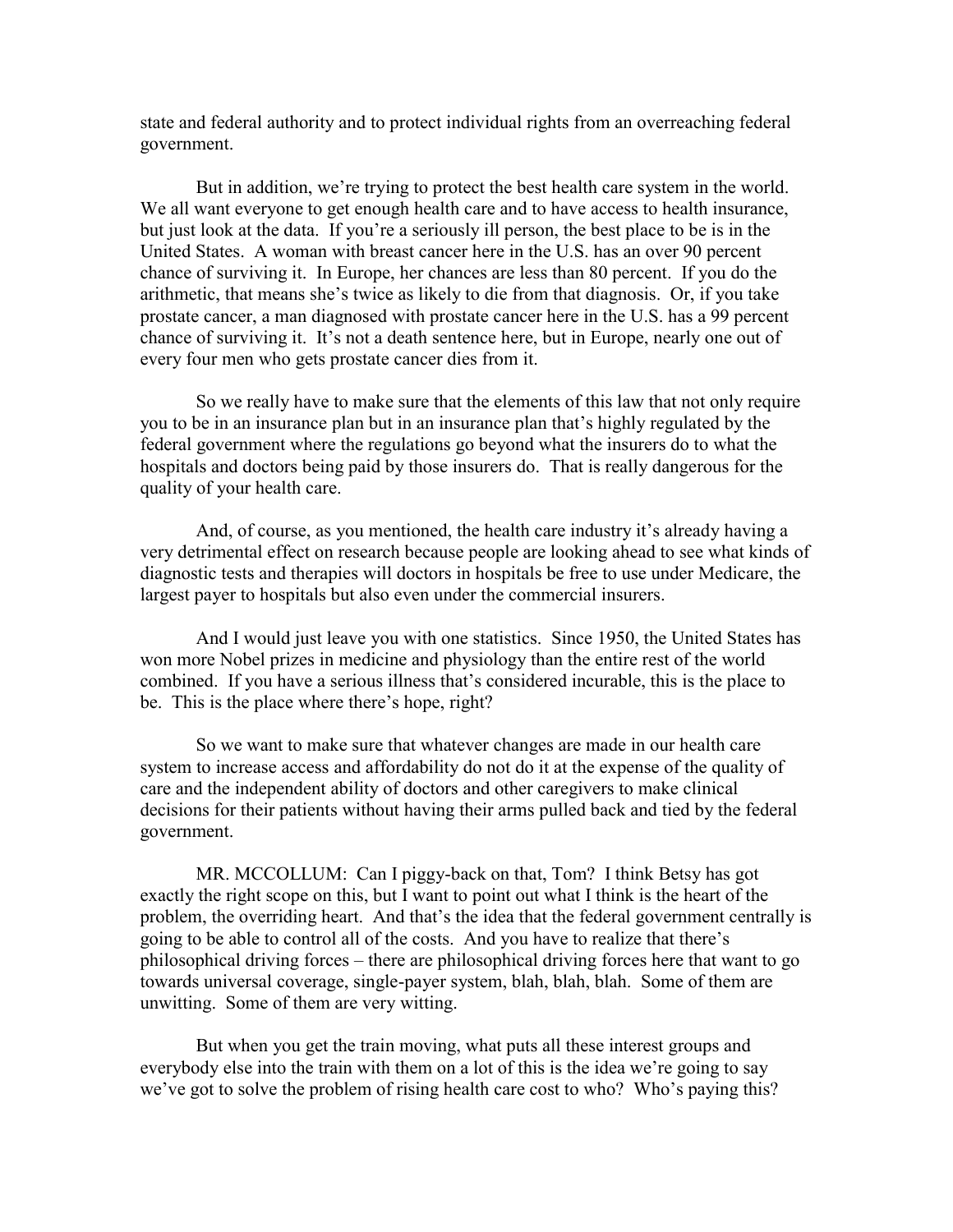The taxpayers. So if the government keeps getting bigger and bigger at the federal level, the pressure keeps getting greater and greater, because of budgetary reasons, to reduce the availability and access to certain care. I mean, how else can you put it?

Rationing done by the government for various reasons, the pressure in this bill to consolidate, to get doctors to go and go to work for hospitals, the idea of pressing hospitals and other health care providers to consolidate, to take as much – and all it's designed to save money, they say, but for whom? Save money for the federal government. And that's what's so bad about this. The federal government is, therefore, planning all of this in the name of doing good, but really the driving force is all about money.

And what gets lost in it too is what she's pointing out and that is the accessibility and the quality, because, if you see this system as I'm seeing it now, you are having fewer and fewer doctors for number of patients as the number of senior citizens and the baby boomers retire, as you see doctors retire, as you see problems that we have getting young people to go into specialties, as you see that there are not enough residencies.

We may need more – there are a lot of articles recently that I've read  $-1$ 'm sure you have – that we aren't getting enough graduates, new graduates out of medical schools. Well, they're not anywhere near the number of residencies in the hospitals to be able to get these people trained right now. So we're already behind the curb. This makes it far worse.

So when you talk about accessibility, to what kind of health care? Are you going to have enough people who are nurses or physicians' assistants to make up all? There are people out there who believe that. Well, that's the way to go. And they can do some of it, but they can't do all of it and they can't make up for the doctor in every case.

So that causes quality to go down, causes accessibility to go down from what it presently exists. And when they talk about accessibility, I think they're talking, the other side, about insurance companies. And that's not true. Anybody can go get a doctor but it's the emergency room and the whole thing that the hospitals don't like about cost shifting, which is part the argument of the lawsuit.

But it's very big picture argument. People get lost in the weeds. They don't want to read all this stuff. It is complex in that regard. It is, Betsy. But when you have to read the 27 pages, you have to spend the time the three of us have looking at not just the law but the whole thing, the picture becomes pretty clear. And you just cry out inside you to somehow tell the world what this really is all about and that there are alternatives to this that provide for a preexisting condition to be covered or provide for more people to get better access, but this is not the way to do it. This is unrelated to the constitutional issue.

MR. FITTON: And, frankly, you don't need to read the whole thing. You just listen to what the attorney general is saying. And when you read newspaper articles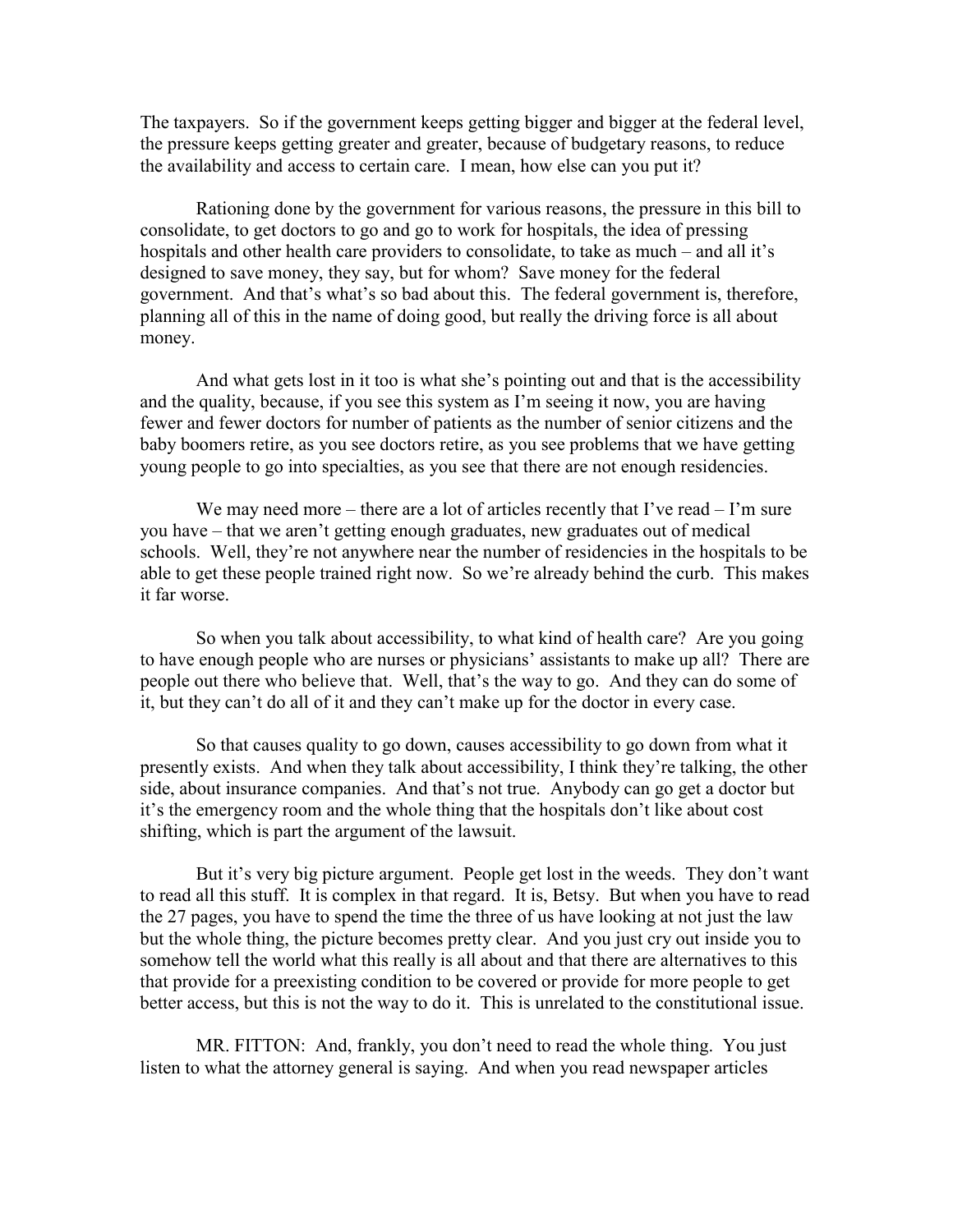about agencies or medical boards suggesting that certain drug treatments are not cost effective – or don't work compared to effective research.

One drug decision they made at they were considering at the Medicare level – I forget which drug it was, John Alton (sp), if you remember, if you can hear me. Anyway, they're not supposed to consider cost. And it's an expensive treatment. But you see it pop up in the e-mail traffic. We uncovered the documents.

So it's clear that cost is a driving factor in these decisions that you're hearing, well, don't do this treatment. Don't get mammograms before a certain age, don't get this prostate cancer drug, don't get this breast cancer drug. The benefit is not worth the cost. And that's not a medical decision. That's a political decision.

MS. MCCAUGHEY: Right. I wanted to point out one quote from Kathleen Sebelius that embodies this very dangerous fallacy. Here she is, quote: "The only way to slow Medicare spending is to slow overall health care spending through comprehensive and carefully crafted legislation" – like this, right?

Now, of course there are other ways to slow Medicare spending. We could incept the eligibility age. We could ask some seniors who have the means to pay larger co-pays or pay a larger premium to share the cost. Instead, what the government has done is decide to lower the standard of care for all Americans.

And when you look at what this law does, the share of health care paid for by the federal government has actually increased from 45 percent to 50 percent over a short period of time, just a few years, by 2020. As Medicaid spending soars, Medicare spending, of course, is cut. There's a big shift of resources from the elderly to the poor in this law.

But they key here is that there are ways to make Medicare affordable without lowering the standard of care. And what those enormous cuts in Medicare payments to hospitals, to which I referred earlier, the ones that Richard Foster, who works for the president, has warned Congress will be deadly, those severe cuts in what hospitals are paid to care the elderly will impose an overall regimen of scarcity in hospitals.

It will mean fewer nurses on the floor, fewer pieces of diagnostic equipment so you wait longer when you need an X-ray or an MRI, fewer cleaners – I know that means more hospital infections.

And so, consequently, we have to tell the people in the federal government, yes, we're concerned about the cost of entitlements, but there are ways to fix them without silently and deceptively lowering the standard of care for all Americans, which is what you just described again with the emphasis on reducing preventive services and diagnostic tests.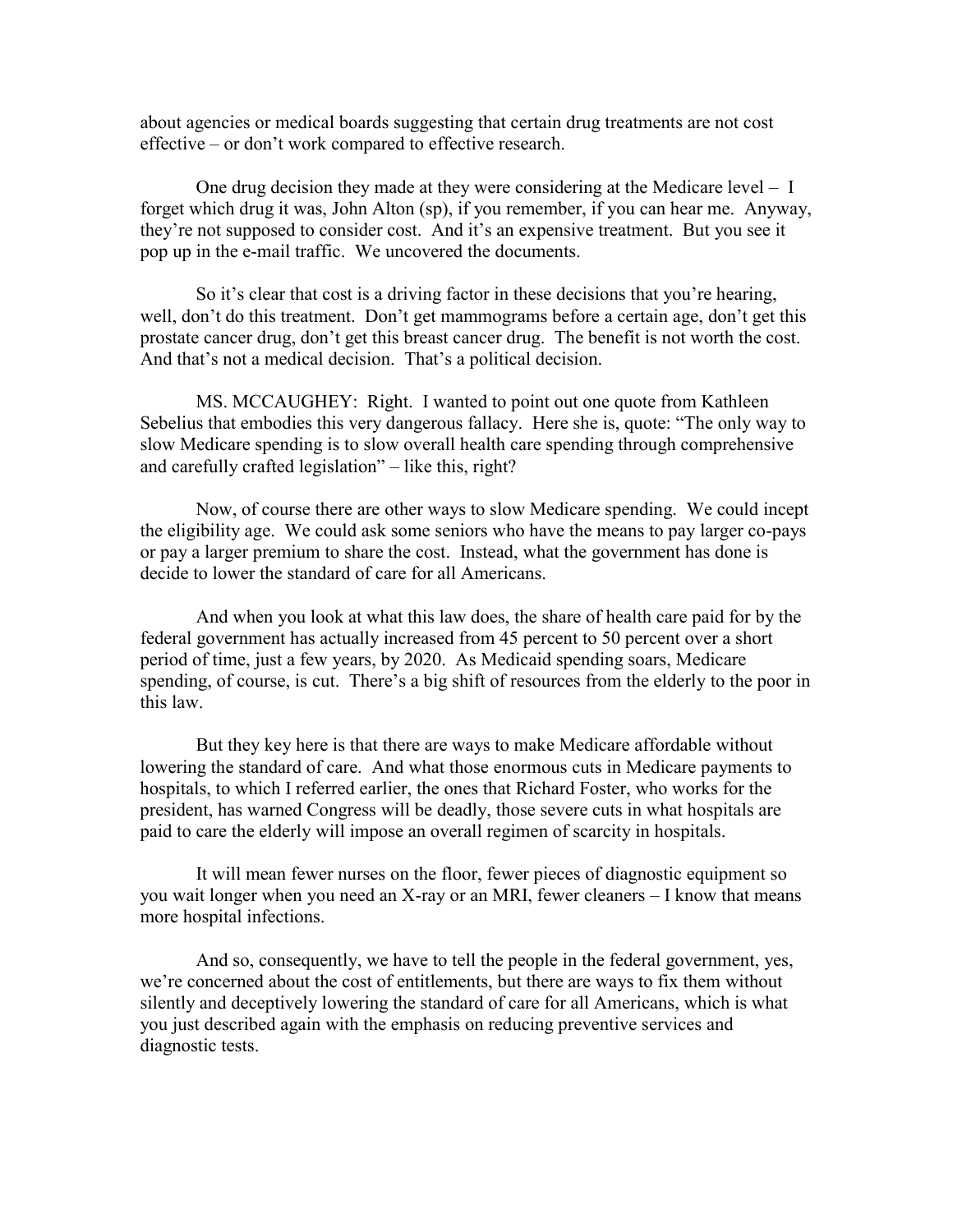MR. FITTON: Lee, if you could answer a constitutional – the new constitutional argument coming out of the Obama administration. I saw Dr. Ezekiel Emanuel, who's the White House health adviser and constitutional scholar now, talking about this morning the Necessary and Proper Clause. They're kind of avoiding the Commerce Clause and talking about this other area related to  $-$  this is part of the necessary and proper benefit.

MR. CASEY: Well, as I think it was Justice Scalia who wrote that the Necessary and Proper Clause is the last bastion of those defending unconstitutional laws.

The Necessary and Proper Clause is exactly what it says. It allows Congress to make any law necessary and proper to carry out one or more of its enumerated powers. It's not an independent grant of authority, which is to say it only applies if you start with a legitimate exercise of an enumerated power, which they actually don't have here, but even if they did, as in right, I mean, that really was one of the things, the issue in Raich, where they clear had Congress can clearly deny or exclude certain substances from interstate commerce, which is actually – if you back it down from to the theory, how is it that Congress can regulate either drugs or adulterated milk or many other things it's because they can exclude certain things from interstate commerce and from that the rest flows.

And what the court in Raich – and actually Justice Scalia in concurrence said was in addition under the Necessary and Proper Clause assuming that legitimate exercise of authority Congress can then also pass laws that will make it effective. And what they mean by that is not make it work. The Necessary and Proper Clause is not a catchall that basically lets Congress succeed in its goal, whatever that goal has to be.

What it means is Congress can do things like make you keep records. Congress can do things like create enforcement mechanisms. It can essentially avoid or keep people from either evading or avoiding or undercutting the law in its enforcement, but it is not a basis for saying that, well, if we need the right to impose the individual mandate and require people to do something in order to make the scheme that we've adopted work, then we can do that. That is not what the Necessary and Proper Clause says. It's not how it has been interpreted.

And even if you actually did accept that, it's not enough to be necessary. It's got to also be proper. Another thing that Justice Scalia pointed out in his Raich concurrence is that when you – that is a real test when you look at what is proper. You see what it does to the constitutional fabric. And here, what it does, is it allows the federal government to exercise the police power and ultimately destroys – when you put that in conjunction with the Supremacy Clause, it reduces the states to administrative units. And that is not what the constitution says.

MR. FITTON: Just quickly to status – do you think the court's decision, if it eliminates, if it takes out the individual mandate, would the decision result in the status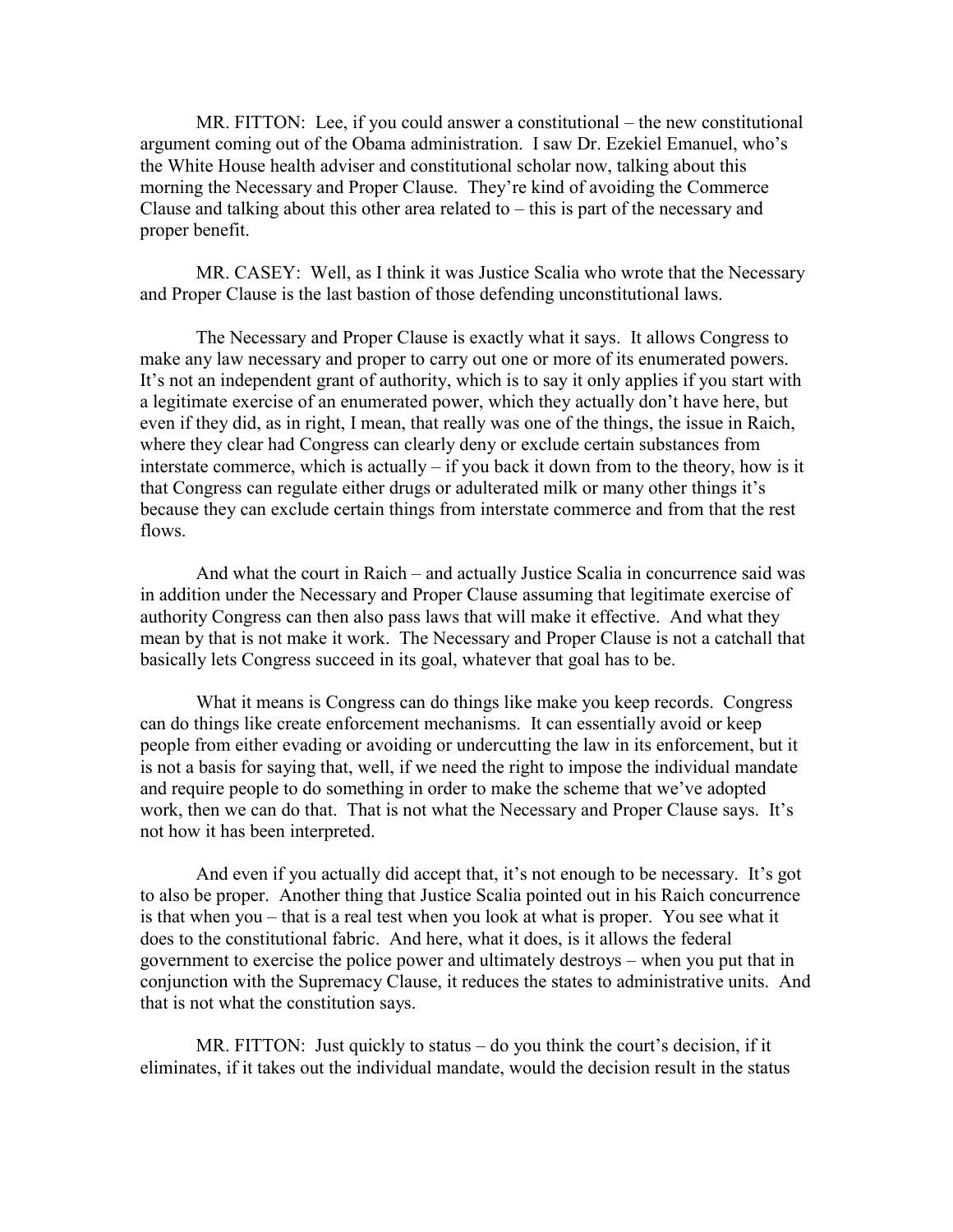quo before the individual mandate was passed or do you see an opportunity for a more limited construction of how the Commerce Clause is used by Congress on other issues?

MR. CASEY: Well, that honestly is hard to say. I think in this instance they went over what I think is a very bright line and I think the court will push them back over it. Now, whether – and certainly as a result, hopefully, Congress will be a little more careful in the future. Okay. Probably not, but we can always hope.

Whether it leads to a new understanding or the Commerce Clause or additional restrictions, I'm not sure we can really say except to say that every time the court affirms that the federal government is one of limited and enumerated powers, it is good for Commerce Clause jurisprudence.

MR. FITTON: Well, I'll tell you what – go ahead, Betsy.

MS. MCCAUGHEY: I want to ask that question for just a second because in the 11<sup>th</sup> Circuit Court of Appeals' decision, Judges Hull and Dubina, who wrote the majority decision, it was two to one, explained that by requiring all Americans to be covered, all Americans under age 65 and there are few other exceptions to be covered by one of these plans, they used the word "over inclusive." And they took great pains to explain maybe it would be permissible to require those people seeking health care to pay for it with coverage. That they said might be plausible. And that was a very interesting comment to me.

But, of course, there's a difference, they said, between requiring those who are in the health care marketplace to pay for their health care with insurance and forcing people into commerce who are uninvolved. That, obviously, exceeds the Congress' authority. So it was interesting that they made that comment. And I can imagine Congress trying again to somehow require that people who go to the hospital have coverage. That would be different.

MR. CASEY: It would certainly be different under the Commerce Clause.

MS. MCCAUGHEY: Yes.

MR. CASEY: Now, at that point, of course, we start talking about other constitutional provisions. And when you start getting into the area of –

(Part four.)

MR. CASEY: Limiting how people can actually access health care. You do start running into some of the court's privacy decisions indeed, as suggested. In the abortion area, the court has carved out virtually the only absolute right in the Constitution, more absolute certainly than the right to free speech and religion, at least as the Supreme Court has interpreted those privacy cases. But it's true. It can't just be for that. If you ever write a bodily autonomy, it's the whole thing. It's not just that particular aspect. And it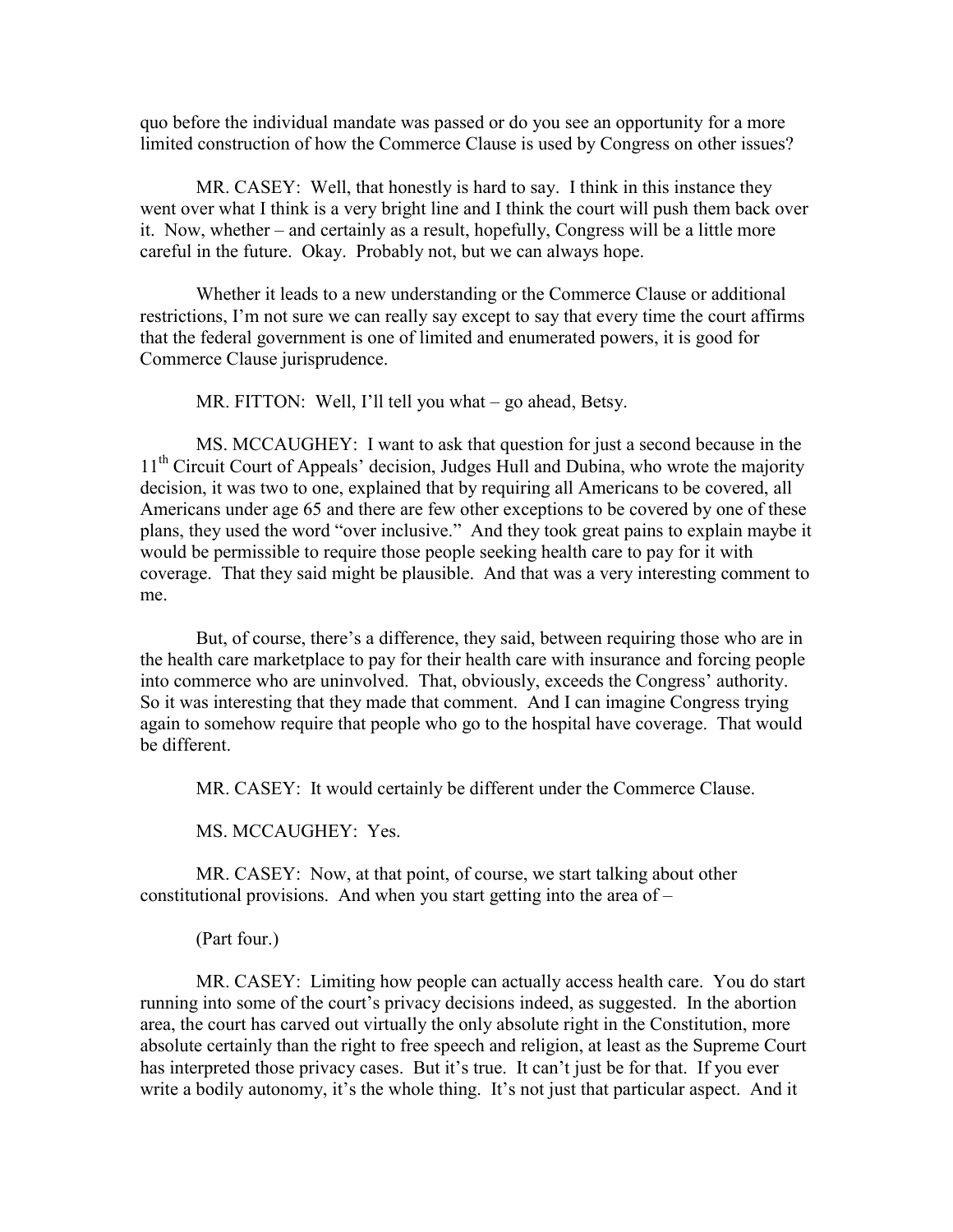would be very interesting to see how the court would adjudicate such cases, both under its privacy cases and under – from my perspective – more legitimate substantive due process cases that do suggest that there are certain things the government can't do to you. It's not very well defined. But making it impossible for you to get needed medical care, that's going to have a really good argument if that's one of those things.

MS. MCCAUGHEY: Yes. I'm actually amazed that so many women's groups have supported this law, obviously without reading it, because I remember when Gloria Feldt from Planned Parenthood, in 2004, said – she was applauding a court decision regarding the efforts of the federal government to ban partial birth abortion. And she said, you know, this decision is so important because it makes it clear that doctors and patients, not politicians, will be interfering in our health care and accessing our medical records. And here they are, supporting this law which makes it so clear that the federal government will be doing both.

MR. FITTON: I can imagine a conservative politician creatively thinking of a way to affectively outlaw abortions as a result of the federal government's role in providing health care coverage through either state exchanges or elsewhere. It's – there're opportunities for those who support liberal progressive policies on these issues to really lose out in some of these health care debates if conservatives decide to exercise the powers that are given to them through Obamacare.

MR. MCCULLOM: That's very true. I don't know that  $-I$  can elaborate on that, but that's very true.

MS. MCCAUGHEY: Well, one of the most amazing is, in this recent discussion over contraception, contraception is not guaranteed as an essential benefit under 1302 of this law. The secretary of health and human services, a presidential appointee, is given the authority to decide what must be covered under health plans. And a future occupant of the White House could say no contraceptives. Why would anyone want their decisions about their insurance plan to be left to the whim of whoever's president at that time?

MR. MCCULLOM: Can I jump in here, Betsy. I know John Fun (sp) and others want to ask us questions. I've seen their hands going up out the top. But I do want to elaborate on this one point. It brings up the issue about the contraceptive. It's – under the question of the mandates of what's in an insurance policy – and you've talked about it a couple of times, but I want to be real explicit because I've come from the states perspective now. And there are, in Florida, I think still about 60 mandated coverages in any basic health insurance policy, which is one of the great problems in politics, is that in studies that I've been involved with and I chaired and so forth and real health care reform, what do we need to do, what are the problems, one of the top problems is the fact that you could reduce the cost of insurance policies considerably if you didn't have all these interest groups lobbying the legislature and getting everything put into a policy, and then having so-called insurance companies – they aren't so-called – they are health insurance companies – wanting to keep them there for reasons that, say, why do I need to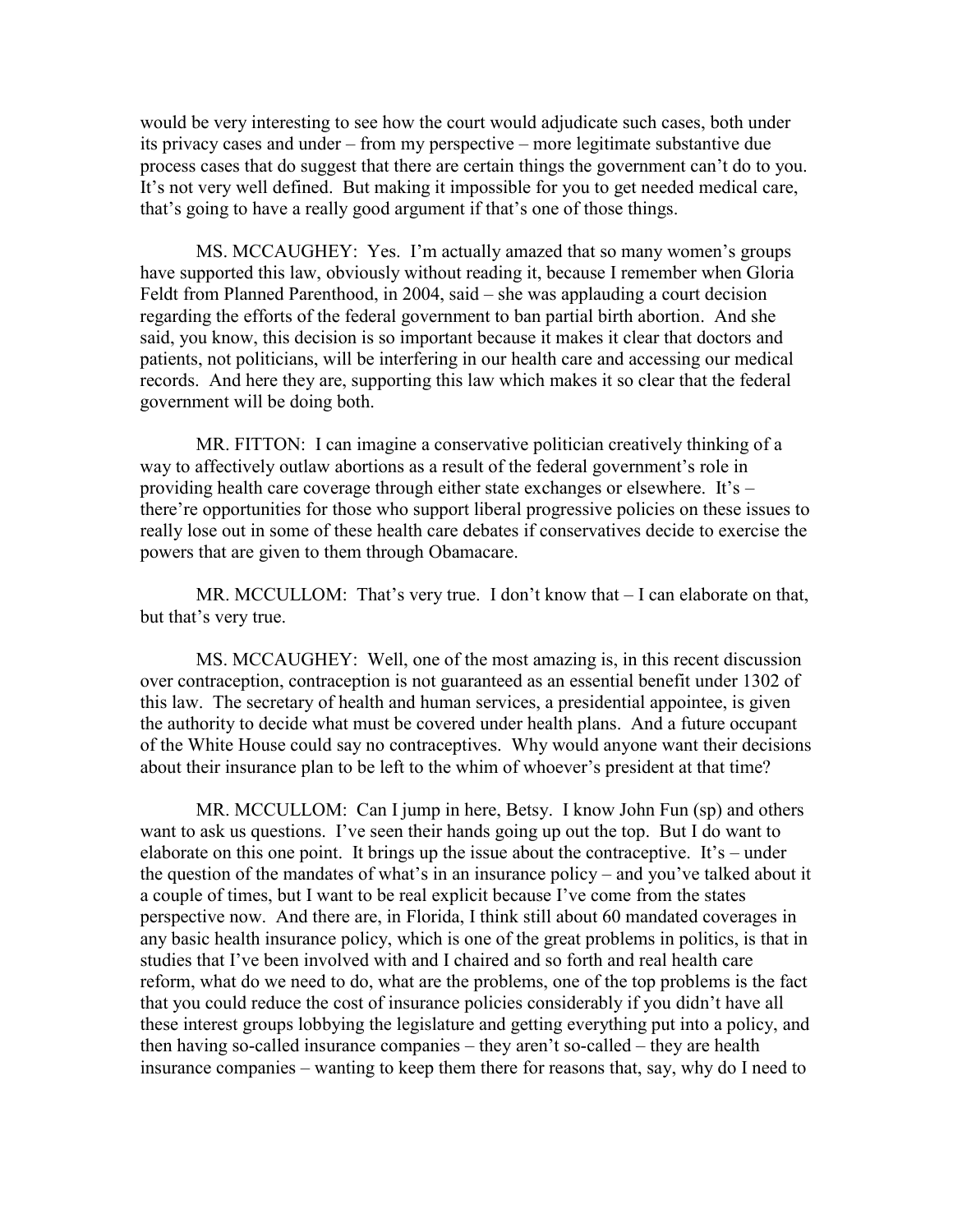have a certain maternity coverage if I'm a single male. Why does that need to be in the policy, or whatever else it may be.

So I always thought that it would be better for the states to be realistic about this and say, okay, there're 10, 12 things that ought to be in a basic policy and everything else is like television, you know, cable or whatever. You're going to go buy and you get a menu and you can pick and choose other alternatives to be able to  $-$  (inaudible)  $-$  the premium for it, but only a limited number of things in a basic policy. Now, the federal government's come along for the first time. And when I was in Congress, they didn't have any of these powers. They maybe have them, but  $-$  (laughter) – but for the first time they've come along and they said, we're going to regulate insurance. We're going to decide what's in a basic policy, but they didn't preempt the states. They states can still have those. So what's going to happen and what's happened with the contraception is – to me, the argument is not just about abortion or your views on life and choice and all, it's about this usurpation, this deal that's going on and it affects this case. It is not being argued. I don't think it's in the briefing, but I would have loved to put it in there if I'd had it in my mind or I could have convinced Paul Clement earlier or whatever. I did talked to him about it, but it's not in there.

In any event, the truth is that I discovered from our Department of Insurance in Florida one day and preparing for one of these talks and asking them some unrelated question, they had just sent a memo over at the state legislature and said, hey, there's a huge hidden cost in the Affordable Care Act to the states, because there's a provision in there that says that if the federal government has issued, say, 15 or 20 mandated provisions – let's assume for the sake of argument they're all identical to ones Florida already has – well, let's say 20, just to be simple. And Florida has 60 and I don't know the exact numbers. Let's just use them illustrations. Then, the state of Florida, unless it repeals those additional 40 mandates is going to have to pay money into the federal government to compensate for the additional Medicaid cost that the federal government's going to have as a result of all of what's going on with these additional mandates.

MS. MCCAUGHEY: And the insurance exchanges.

MR. MCCULLOM: And the insurance exchanges, too. But this is just one illustration of how devious this is and how much more costly this can be to the states. Now, granted in this case, probably the reason the argument is not being made to the court is pretty clear. If the states wanted to, they could repeal all those. But you know and I know they're not going to because of the politics. So this is going to become one – maybe they would repeal 10 of the additional 40 and you still have 30. I don't know what the number is, but it's still very expensive, just an enormous nightmare to the states. And it's because the federal government is choosing to usurp a power historically left to the states.

MR. FITTON: Well, let's allow the floor to participate here. I think we have a microphone. John Fun.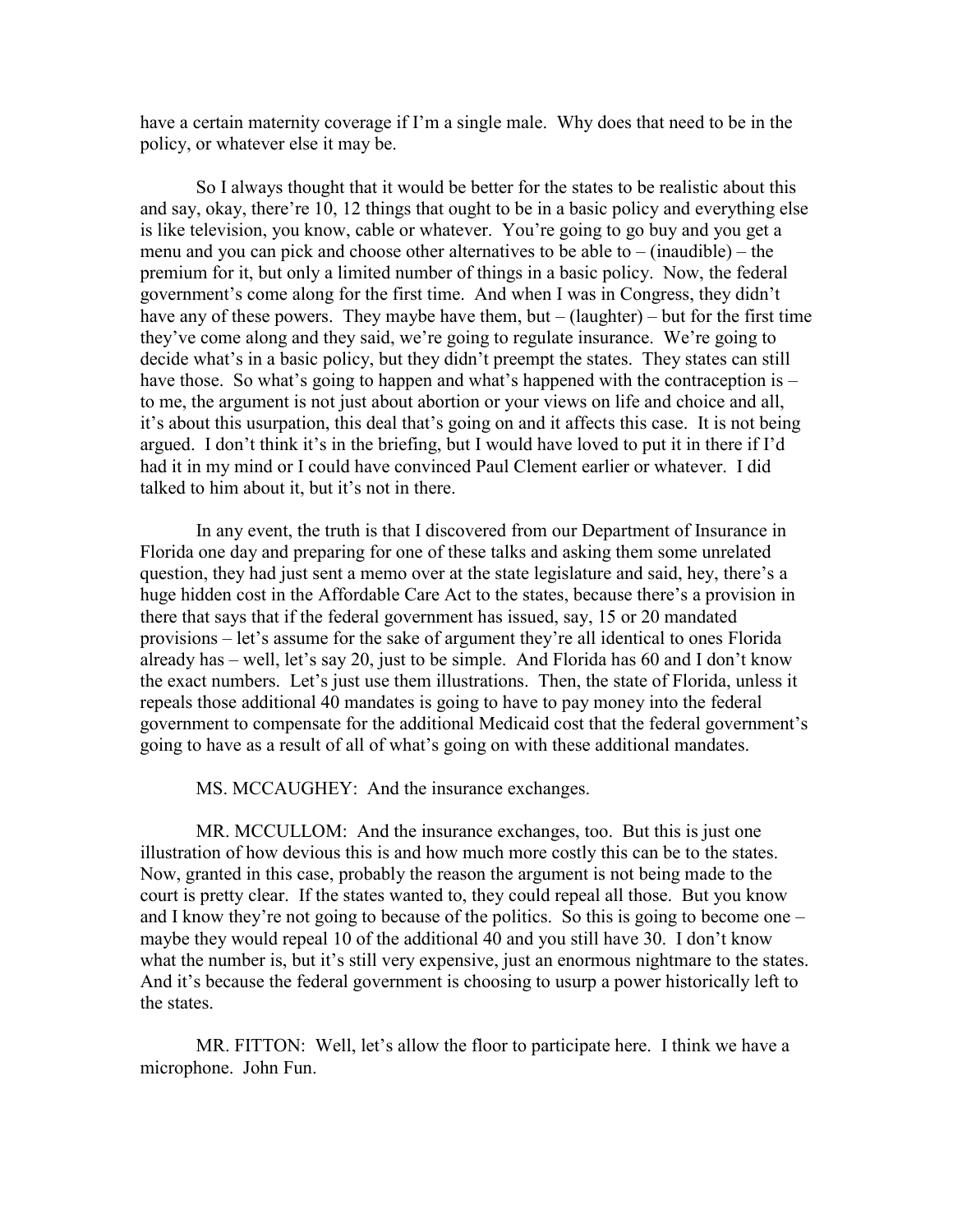Q: This question's for Lee. I went to a panel discussion with your counterparts from the other side, discussing the Supreme Court issue. And they've obviously spent a lot of men and women hours in researching this. And they claim to have found there their silver bullet, which is that in 1792, under President George Washington, there was some kind of mandate to the states that they empower a militia and that the militia be equipped with flintlock and various cartridges –

MR. CASEY: There you go, you just equip.

Q: The necessary and proper equipment to repel foreign invaders. In other words, it's a form of servitude that they were requiring. And I'm just wondering, have they found their silver bullet or is it lead?

MR. CASEY: I'm afraid, like the balls that were shot out of those muskets, it's lead. The – there are certain – there are, indeed, certain things that the federal government can require individuals to do. They are few and far between. The Militia Act is based on a specific grant of authority. I mean there is an enumerated power that allows Congress to raise and support armies and to regulate the militias. And that specific grant indeed supports that kind of regulation. It wasn't the Commerce Clause. And I mean I think that is the key. They're mixing and matching powers and they can't do that.

I should also say, they also raise often other examples, for example, the federal government can require you to serve on a jury, as can the states. And it's true. There's no – there is no specific provision in the Constitution that permits them to do that. But that is one of those few things where the Constitution does permit them to create courts. And from the perspective of the framers of the Constitution, when they said court, they didn't just mean a building. I mean they meant all of the attributes of a court that they were familiar with, jury service was one of them, and indeed so was militia service actually. That these things go, as they use to say, time out of mind. There are – were obligations of citizenship that are easily inferred in the Constitution and indeed certainly the military service. When the court, 100 year or so ago, upheld the draft for the first time, it very specifically said, look, Congress can raise armies. What do you think that meant? I mean, of course, they can impose a draft. That has been the case for the last 800 years.

And so I think when you start trying to come up with these other examples, find me an example under the Commerce Clause, which is what is at issue here.

MR. FITTON: I'm looking forward to a presidential candidate running on a platform requiring citizens to have – (inaudible) – would be a great one. (Laughter.) Any questions, comments.

(Part five.)

Q: – on Uwe Reinhardt's work on 18 percent of spending.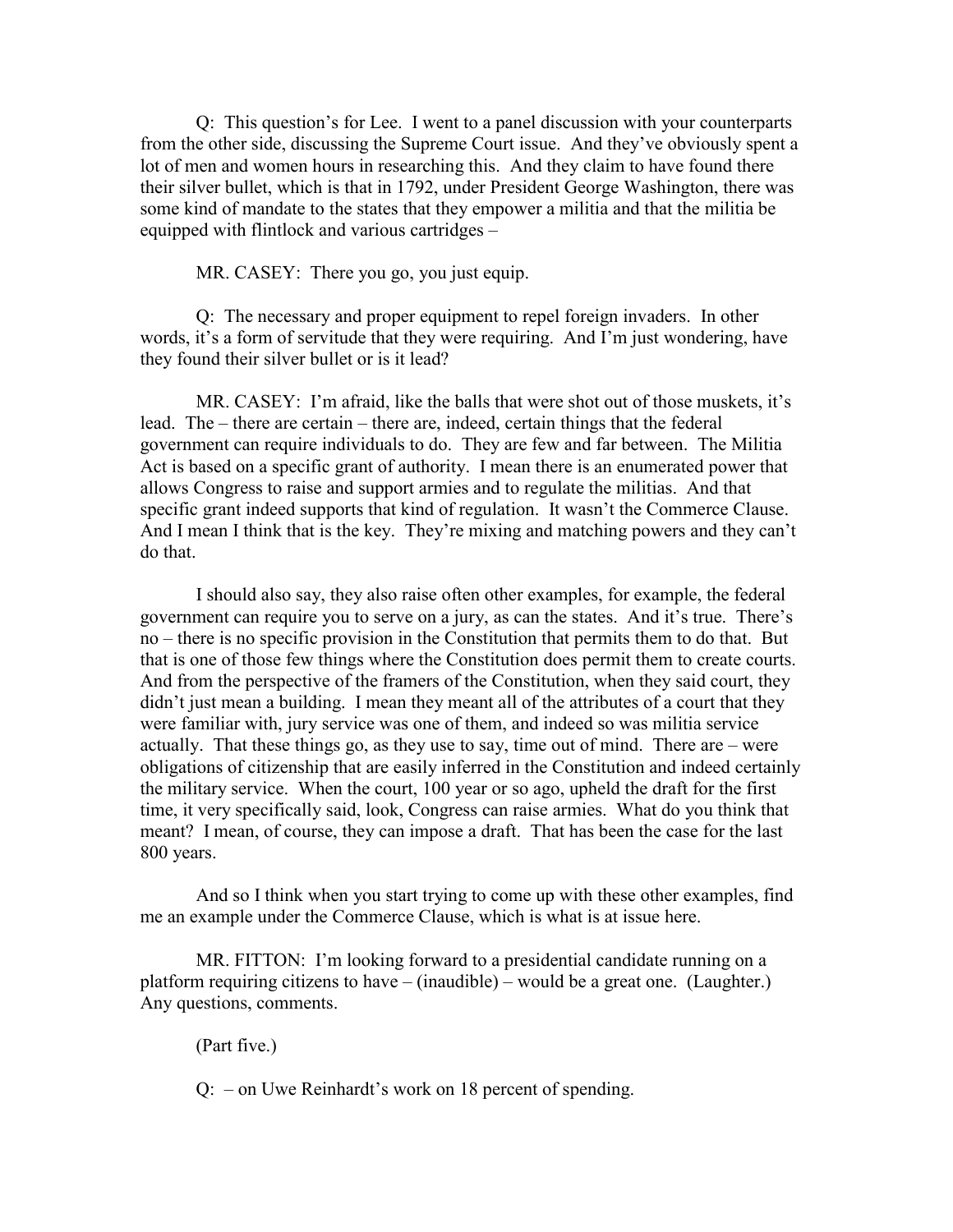MS. MCCAUGHEY: I think he's referring to what – the work of a Princeton professor, Uwe Reinhardt, who argues that 19 percent of the difference between what Europeans spend on health care and Americans spend on health care is related to higher income levels in the United States.

MR. FITTON: Yes, any other questions, yes. Wait for the microphone.

Q: I haven't read the act. I'm sorry to say. I'm sorry to say, I haven't had time to read the act.

MS. MCCAUGHEY: Well, there's a rainy weekend, I'll give – (laughter) –

Q: So since I have an expert here  $-$  (laughter)  $-$  is this regulation of our health care only tied to the payment of it? For example, if I choose to go to a doctor and not invoke my state mandated insurance coverage, but just tell the doctor, I'll pay you cash for treating me. You won't have to go through any of the insurances or Medicare or Medicaid or anything else. Is that prohibited in any way in this act?

MS. MCCAUGHEY: No, I haven't found any prohibition of that nature. Be aware, though, that – it's a different circumstance when you're on Medicare. But below – for people who are under age 65, I haven't found any restrictions. Have you?

MR. MCCULLOM: No, but I want to tell you a little story. When I was in Congress, many years ago, not too senior, very junior, I had – I was a runner. I still run. I ran three and a half miles last night. So I'm real proud to continue to do that. And I had pulled something in my lower leg, near the ankle and the calf. And I went to see my orthopedic surgeon friend and he said, you either have a partial tear, Bill, of your Achilles' tendon or you torn your muscle. I don't know which. And if you – but I can't take a risk. If you are going to do all right with this, I don't – you can't run maybe for six months or maybe a year till we see if this is going to be a problem because I don't know if this is going to – (inaudible). But there is a new procedure – at that time a new procedure – not covered by my insurance. I'll call it MRI. And we could have that test done if you're willing to pay for it. It cost me over \$1,000 and I did have to pay for it. And I – and he looked at it and he said, wow, this is a little tiny severed muscle – it was kind of fun to look at it. It was about this small, the size of a pencil lead, but it's severed. Go back and go running. Wait a week maybe and go back and go running.

I'm in the airport in Colorado, about a month later. And it was bad weather, Betsy, and I was waiting on the plane and just coincidentally, next to me and struck up a conversation was the executive director of the Canadian Medical Society. And this was my only medical story. So I told him the story and he said, Congressman, under Canadian health care law, you could never have had that MRI. You could have never paid for it because it wasn't medically necessary and we wouldn't permit it, no matter what. And that's what a lot of us fear. That was – this struck me at the very beginning, illustration, a young guy in government of how I never wanted to go there, and yet, that's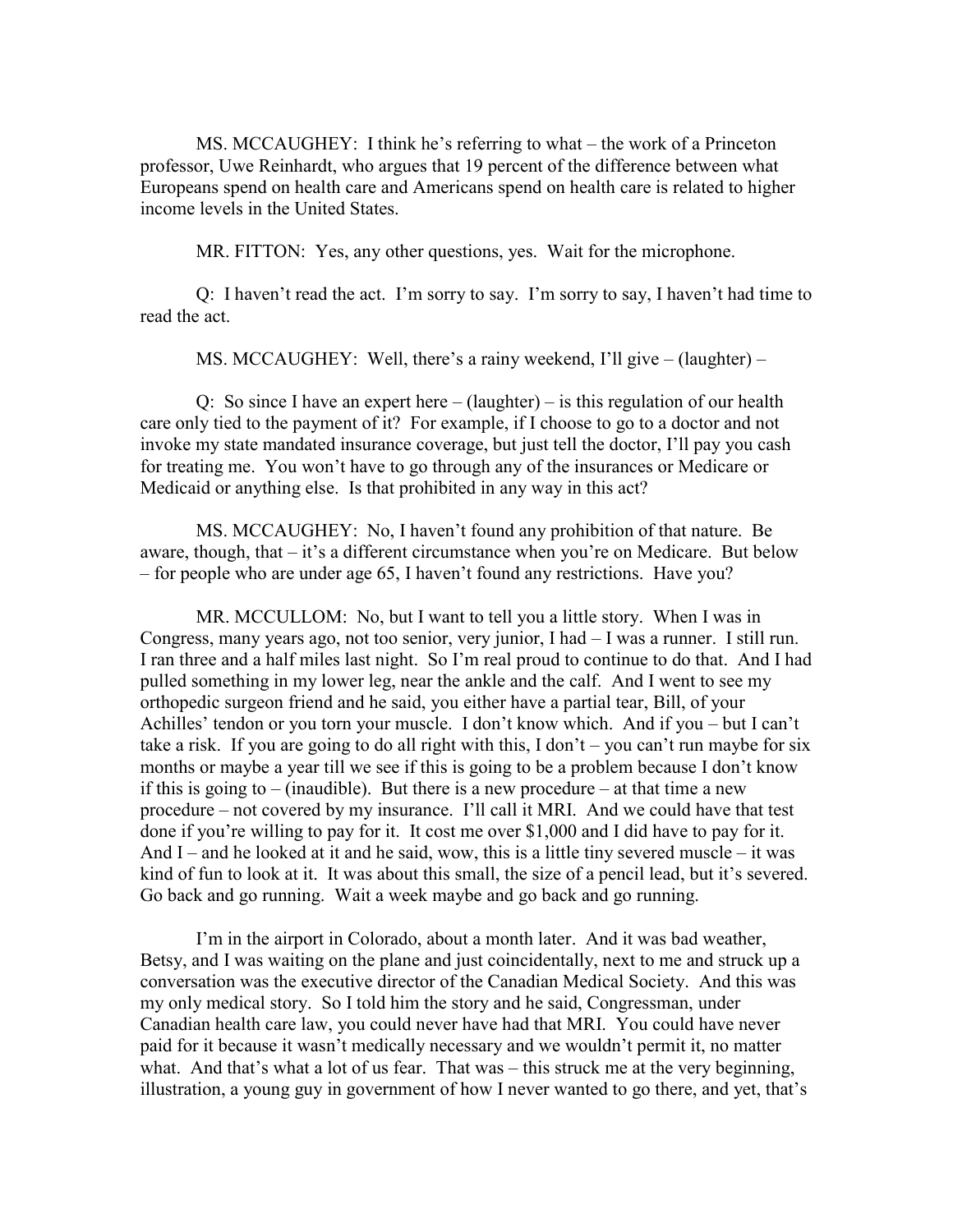really the inevitable path, I hear a lot of people talking about, who are behind this Affordable Care Act. That the philosophical drive, some of the political drive is to get to that Canadian, that European, that universal system, and ultimately, that's the rationing we're talking about.

It may be elderly. It may be whatever. But whatever somebody decides isn't necessary, you're not going to get, even if you want to. And now, that's not in the law. That's not in the Affordable Care Act. But this is sort of viewed by me and a lot of other people as just the first step. They were really excited about getting there. It may take them another 20 years. It might not be affecting you, but what about your grandkids?

MS. MCCAUGHEY: And in fact, one of the philosophical drivers, as you mentioned, behind this law, which has been articulated by several of the presidential – presidents' medical advisors is that America should be moving toward that European style of care, where government controls how much care people get, even if they are willing to pay for it themselves. Fortunately, a Canadian high court recently overturned that national law that prohibited people from paying for their care with American insurance or just out of pocket. But it is a driving force behind this law, not only that you shouldn't be able to pay for care yourself, but also that some people should not be able to get more care than others simply because they're willing to pay for it themselves.

MR. FITTON: We have time for one more question or comment. Yes.

Q: I'm Jim Mantle (sp) here. I'm just wondering what is the source of your confidence that you'll prevail. I mean, you know, obviously there's the merits of the argument, but as we all know, a lot of times, it really depends on the composition of the court. So could you address that?

MR. MCCULLOM: Well, I think both – Betsy can, too, if she wishes, but Lee and I can address that. And I'm sure we have slightly different views. I'm not overly confident we're going to prevail. I want to believe it's sort of like it's my basketball team. It's my case, so I'm a little biased. But I just have a hard time, as I told you at the beginning, I believe the Anti-Injunction Act argument will kick it off.

Number two, I think the individual mandate argument is really compelling to anybody who logically looks at it and you look at the court composition and you say, why would somebody go the other way. Now, I've listened to the experts – and Lee can go through this, because he's closer to some of them than I are, the people who are former solicitors generals, the ones who – someone on the other side of this, professor of law, and blah, blah, blah. And they will go along and they'll say a reason why Scalia, a reason why Roberts might vote the other way. But at the end of the day, I think there – we should get a five to four decision. We might even do better. We won one Democrat in the Eleventh Circuit, as you pointed out, Betsy, but Kennedy seems to be the swing judge. And I'm not going to get into that analysis. Lee can if he wants. But there – most of the target of all of this effort on both sides has been assuming Kennedy is key. And there's a lot of reason for us to believe that we are, based on his past decisions, on this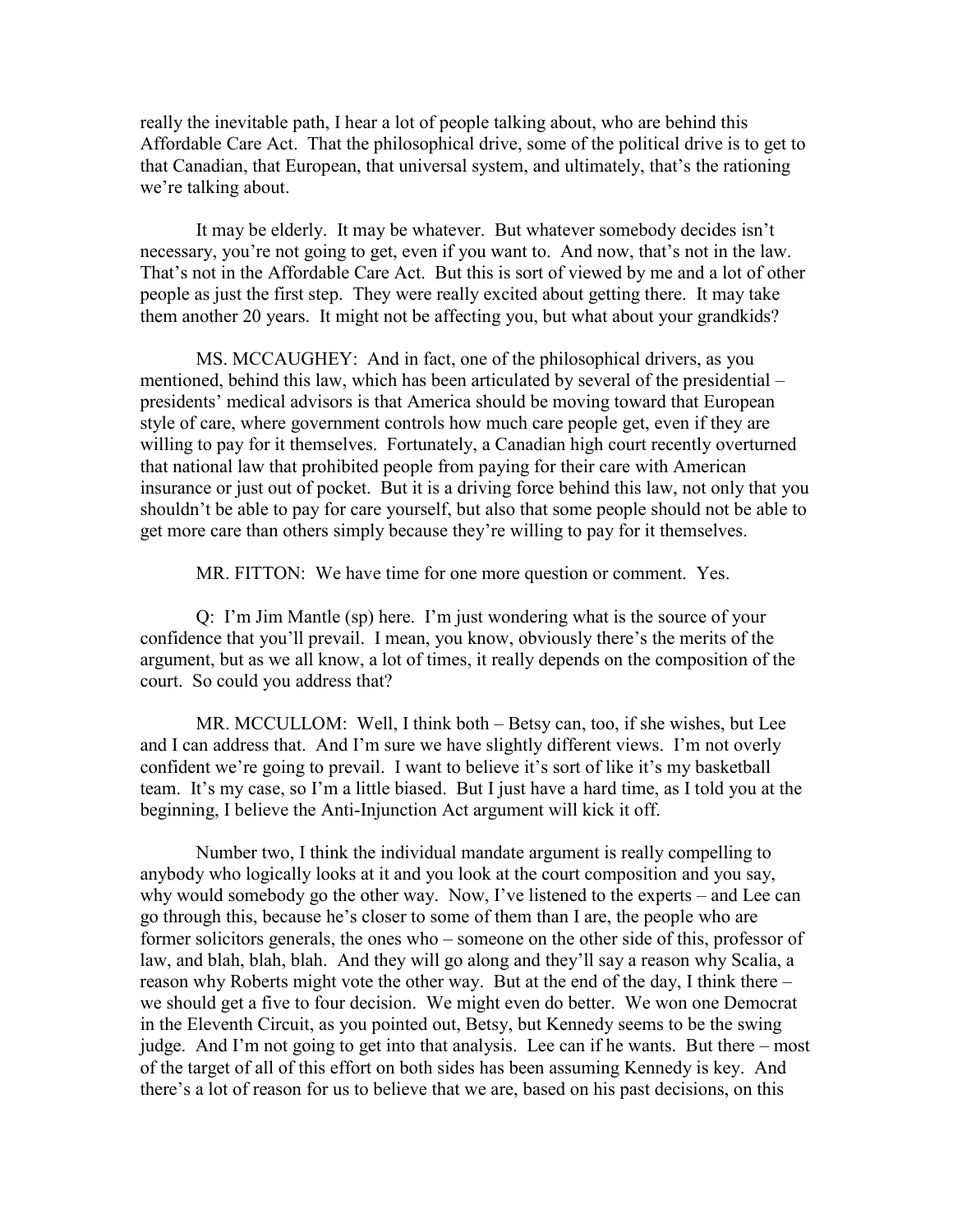end on the Medicaid issue, very much appealing to what he's written in the past in his viewpoint. So I'm – I'm cautiously optimistic on severability. I think that we'll get some of it kicked out. I'd like to think we'll kick it all out. Based on past precedent, it probably is more difficult to predict that, whether there's any certainty that we'll get the whole thing kicked out.

And then on Medicaid, you know, no guarantees there. This is – but as Lee said, if they're ever going to do it, this is the time to do it, and we've got a great argument under the Dole case.

What do you think, Lee?

MR. CASEY: Yes, I agree. I mean I – obviously, you should never count your justices before they vote. (Laughter.) And  $I - I$  mean I followed a lot of the debate about well, which justice and will Justice Scalia, largely because of his concurrence in Raich, which I think the other side is misinterpreting, is he going to vote to uphold the law, and of course Justice Kennedy?

I think, frankly, if you look at the Supreme Court's precedent, if you look at the number of times that they have said that there is no general federal police power, if you look at their Commerce Clause cases, every single one of them discusses the type of activity that Congress is regulating. It's not Congress can regulate people. It's Congress can regulate this type of activity, sometimes even if it's non-commercial, but it's always – that is always there. The government has never yet come up with a decent theory about why – except trying to suggest that thinking is sufficient activity that – when I decide not to do something or have failed to do something, that too is activity. I mean that's a pretty thin – thin read. But with respect to Justice Kennedy, if you look at his decisions, and of course, he is – he has disappointed conservatives on a number of occasions, but one thing he genuinely believes, one thing he has written about since he got on to the court, and in many ways, it defines him as a judge, is the belief in federalism. He – I think he really believes what he writes, which is to say that the federal system is there for a reason. It is critical to the framers' vision of how we guarantee liberty and the courts are properly positioned to vindicate that in a proper case.

So I think that is really why  $\Gamma m - I$  hope  $\Gamma m$  not overly confident, but I think we will – we will prevail on the mandate, whether the court will strike down the whole law. They certainly ought to because I don't think there's a ghost of a chance Congress would have passed the other provisions without the mandate that they can operate, which is to say, yes, there're effective regulations of the insurance industry, but they don't achieve what Congress wanted to achieve. And so I think Judge Vinson, below, was absolutely correct in striking on the whole law. We'll see what the court does with that.

MR. FITTON: Well, certainly their appeal to Scalia would indicate that maybe that's an admission that they've lost Kennedy.

MR. CASEY: (Laughs.) Perhaps.